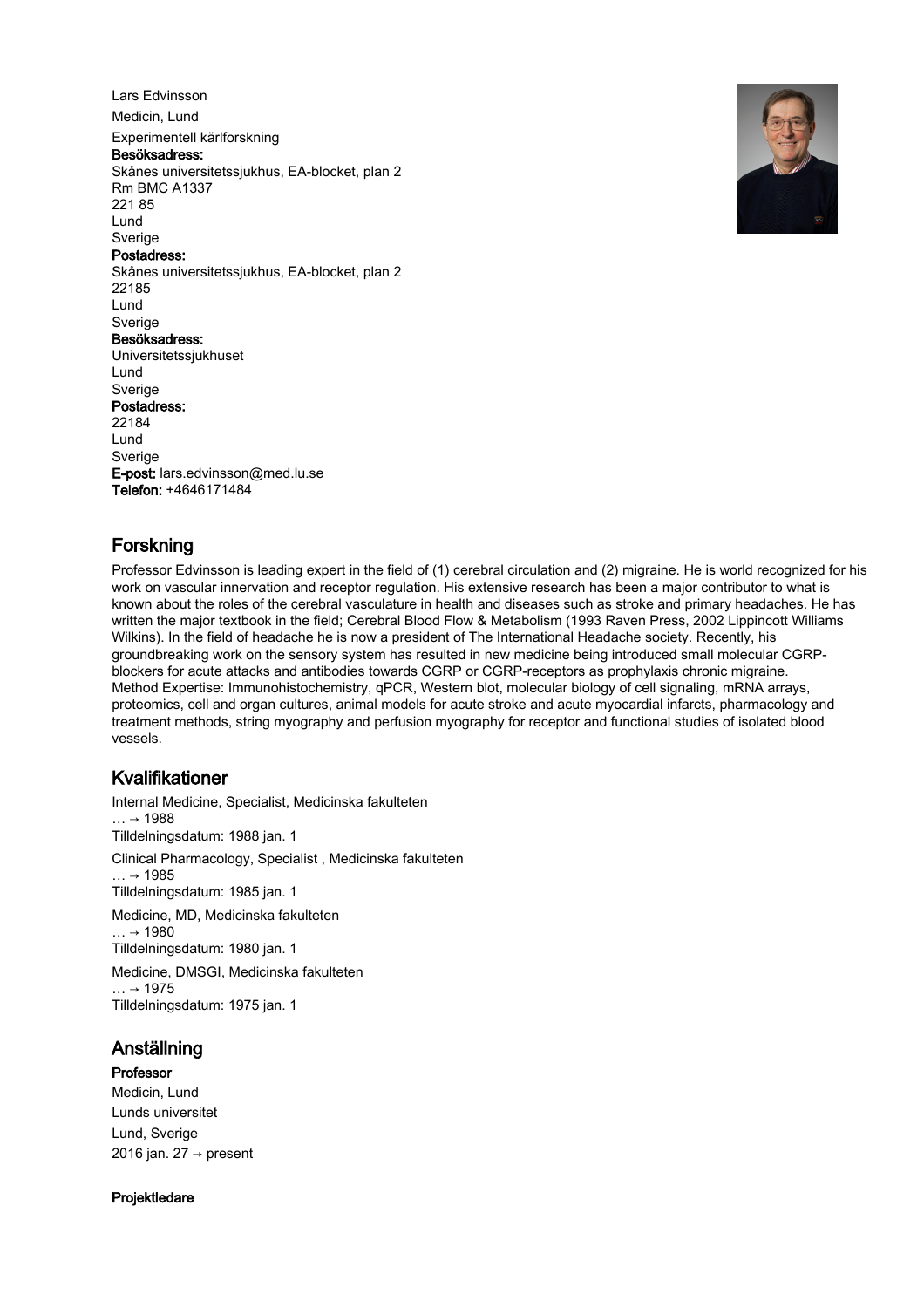Experimentell kärlforskning Lunds universitet Lund, Sverige 2016 juni 27  $\rightarrow$  present

## Director, Center of Excellence in Stroke Reseach

Copenhagen University Hospital Copenhagen, Danmark 2011 jan.  $1 \rightarrow$  present

## Professor in Receptor Regulation Cerebrovascular and Cardiovascular Diseases

Copenhagen University Hospital Copenhagen, Danmark 2008 jan.  $1 \rightarrow$  present

## Director and founder, Glostrup Research Institute

Copenhagen University Hospital Copenhagen, Danmark 2007 jan. 1  $\rightarrow$  present

# Forskningsoutput

## Dual action of the cannabinoid receptor 1 ligand arachidonyl-2′-chloroethylamide on calcitonin gene-related peptide release

Christiansen, I. M., Edvinsson, J. C. A., Reducha, P. V., Edvinsson, L. & Haanes, K. A., 2022 dec., I: Journal of Headache and Pain. 23, 30.

# Repair-related molecular changes during recovery phase of ischemic stroke in female rats

Mostajeran, M., Edvinsson, L., Ahnstedt, H., Arkelius, K. & Ansar, S., 2022 dec., I: BMC Neuroscience. 23, 1, 23.

## Neuropeptides and the Nodes of Ranvier in Cranial Headaches

Edvinsson, J. C. A., Haanes, K. A. & Edvinsson, L., 2022 jan., I: Frontiers in Physiology. 12, 820037.

## Biological and small molecule strategies in migraine therapy with relation to the CGRP family of peptides

Edvinsson, L., Edvinsson, J. C. A. & Haanes, K. A., 2022, I: British Journal of Pharmacology. 179, 3, s. 371-380

# Changes in P2Y<sub>6</sub> receptor-mediated vasoreactivity following focal and global ischemia<br>Fallise of a shake secondary for Darkinse Dalisles of a secondary Friderica Luce 2000.

Erdling, A., Johansson, S. E., Radziwon-Balicka, A., Ansar, S. & Edvinsson, L., 2022, I: Physiological Reports. 10, 8, e15283.

#### Lasmiditan and 5-Hydroxytryptamine in the rat trigeminal system; expression, release and interactions with  $5-HT<sub>4</sub>$ receptors

Edvinsson, J. C. A., Maddahi, A., Christiansen, I. M., Reducha, P. V., Warfvinge, K., Sheykhzade, M., Edvinsson, L. & Haanes, K. A., 2022, I: Journal of Headache and Pain. 23, 1, 26.

## Ovariectomy Reduces Vasocontractile Responses of Rat Middle Cerebral Arteries After Focal Cerebral Ischemia

Rehnström, M., Ahnstedt, H., Krause, D. N., Edvinsson, M. L., Haanes, K. A. & Edvinsson, L., 2022, I: Journal of Cardiovascular Pharmacology. 79, 1, s. e122-e128

## Neurokinins and their receptors in the rat trigeminal system: Differential localization and release with implications for migraine pain

Edvinsson, J. C. A., Reducha, P. V., Sheykhzade, M., Warfvinge, K., Haanes, K. A. & Edvinsson, L., 2021 dec., I: Molecular Pain. 17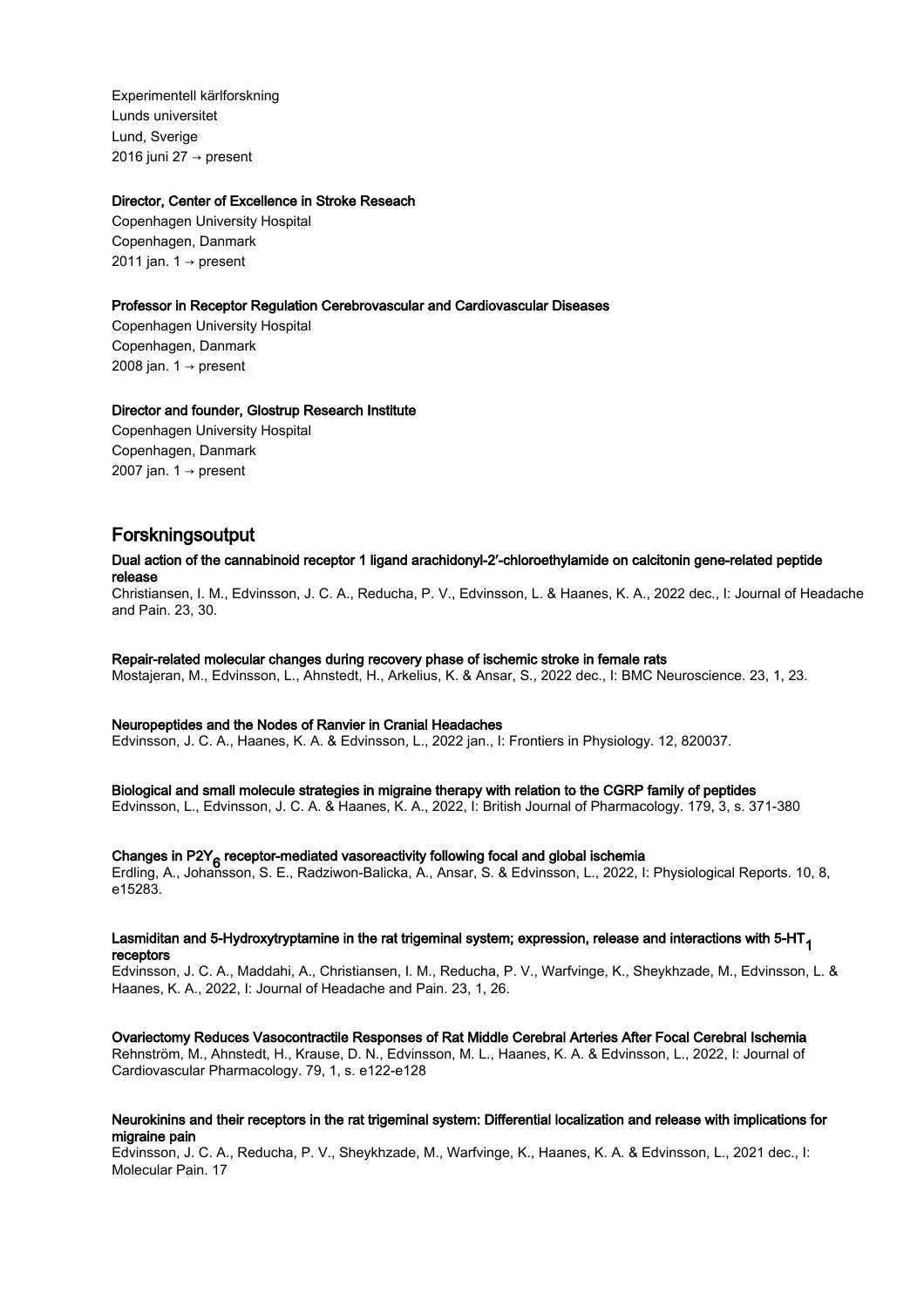#### Hormonal influences in migraine — interactions of oestrogen, oxytocin and CGRP

Krause, D. N., Warfvinge, K., Haanes, K. A. & Edvinsson, L., 2021 okt., I: Nature Reviews Neurology. 17, 10, s. 621-633 13 s.

#### Pre-chiasmatic, single injection of autologous blood to induce experimental subarachnoid hemorrhage in a rat model

Bömers, J. P., Johansson, S. E., Edvinsson, L., Mathiesen, T. I. & Haanes, K. A., 2021 juni, I: Journal of Visualized Experiments. 2021, 172, e62567.

#### CGRP and migraine; from bench to bedside

Edvinsson, L., 2021, I: Revue Neurologique. 177, 7, s. 785-790

#### Identifying New Antimigraine Targets: Lessons from Molecular Biology

Edvinsson, L. & Haanes, K. A., 2021, I: Trends in Pharmacological Sciences. 42, 4, s. 217-225

#### Oral rimegepant for migraine prevention

Edvinsson, L., 2021, I: The Lancet. 397, 10268, s. 4-5 2 s.

#### Secondhand cigarette smoke induces increased expression of contractile endothelin receptors in rat coronary arteries via a MEK1/2 sensitive mechanism

Cao, L., Lindstedt, I., Edvinsson, M. L., Ping, N. N., Cao, Y. X. & Edvinsson, L., 2021, I: Scandinavian Cardiovascular Journal. 55, 1, s. 50-55

### Subacute phase of subarachnoid haemorrhage in female rats: Increased intracranial pressure, vascular changes and impaired sensorimotor function

Spray, S., Haanes, K. A., Edvinsson, L. & Johansson, S. E., 2021, I: Microvascular Research. 135, 104127.

## Differences in pituitary adenylate cyclase-activating peptide and calcitonin gene-related peptide release in the trigeminovascular system

Edvinsson, J. C. A., Grell, A. S., Warfvinge, K., Sheykhzade, M., Edvinsson, L. & Haanes, K. A., 2020 okt. 1, I: Cephalalgia. 40, 12, s. 1296-1309 14 s.

#### The effects of CGRP in vascular tissue - Classical vasodilation, shadowed effects and systemic dilemmas

Sohn, I., Sheykhzade, M., Edvinsson, L. & Sams, A., 2020 aug. 15, I: European Journal of Pharmacology. 881, 173205.

#### Serotonin and Neuropeptides in Blood From Episodic and Chronic Migraine and Cluster Headache Patients in Case-Control and Case-Crossover Settings: A Systematic Review and Meta-Analysis

Frederiksen, S. D., Bekker-Nielsen Dunbar, M., Snoer, A. H., Deen, M. & Edvinsson, L., 2020 juni, I: Headache. 60, 6, s. 1132-1164 33 s.

#### Cellular distribution of PACAP-38 and PACAP receptors in the rat brain: Relation to migraine activated regions

Warfvinge, K. & Edvinsson, L., 2020 maj 1, I: Cephalalgia. 40, 6, s. 527-542 16 s.

#### Understanding side-effects of anti-CGRP and anti-CGRP receptor antibodies

Haanes, K. A., Edvinsson, L. & Sams, A., 2020 mars 16, I: Journal of Headache and Pain. 21, 1, 26.

#### Calcitonin gene-related peptide (CGRP) and cluster headache

Belin, A. C., Ran, C. & Edvinsson, L., 2020 jan. 6, I: Brain Sciences. 10, 1, 30.

#### CGRP in rat mesenteric artery and vein - receptor expression, CGRP presence and potential roles

Le, T. L., Grell, A. S., Sheykhzade, M., Warfvinge, K., Edvinsson, L. & Sams, A., 2020, I: European Journal of Pharmacology. 875, 173033.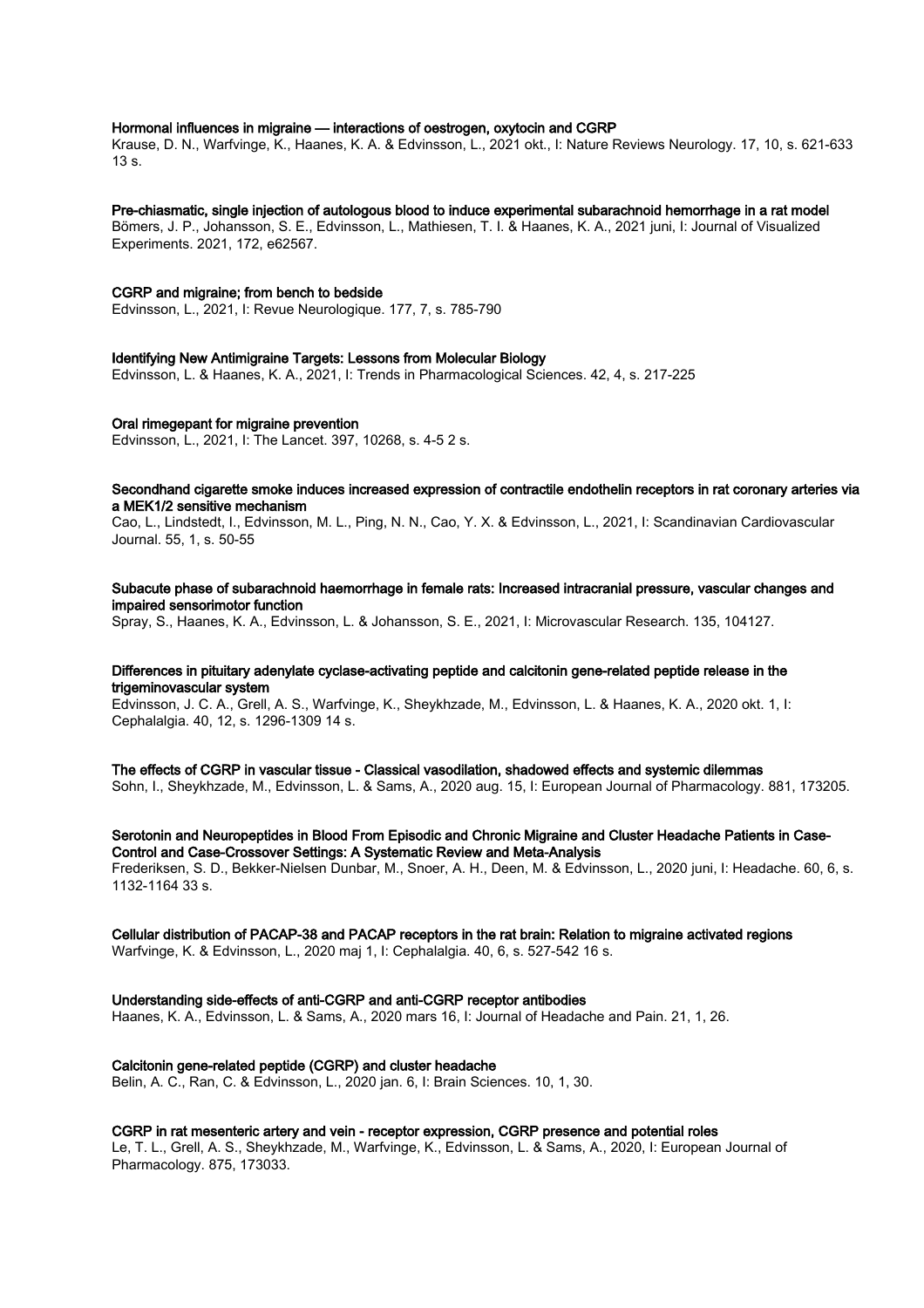#### Estrogen receptors α, β and GPER in the CNS and trigeminal system - molecular and functional aspects

Warfvinge, K., Krause, D. N., Maddahi, A., Edvinsson, J. C. A., Edvinsson, L. & Haanes, K. A., 2020, I: Journal of Headache and Pain. 21, 1, 131.

#### Increased mortality in elderly heart failure patients receiving infusion of furosemide compared to elderly heart failure patients receiving bolus injection

Sager, R., Lindstedt, I., Edvinsson, L. & Edvinsson, M. L., 2020, I: Journal of Geriatric Cardiology. 17, 6, s. 359-364 6 s.

#### Oxytocin as a regulatory neuropeptide in the trigeminovascular system: Localization, expression and function of oxytocin and oxytocin receptors

Warfvinge, K., Krause, D. N., Maddahi, A., Grell, A. S., Edvinsson, J. C. A., Haanes, K. A. & Edvinsson, L., 2020, I: Cephalalgia. 40, 12, s. 1283-1295

#### Smoking and endothelial dysfunction

Golbidi, S., Edvinsson, L. & Laher, I., 2020, I: Current Vascular Pharmacology. 18, 1, s. 1-11 11 s.

## Transcriptome profiling revealed early vascular smooth muscle cell gene activation following focal ischemic stroke in female rats – comparisons with males

Rehnström, M., Frederiksen, S. D., Ansar, S. & Edvinsson, L., 2020, I: BMC Genomics. 21, 1, 883.

## Vancouver Declaration II on Global Headache Patient Advocacy 2019

Dodick, D. W., Ashina, M., Sakai, F., Grisold, W., Miyake, H., Henscheid-Lorenz, D., Craven, A., Ruiz de la Torre, E., Koh, R., Reznik, N., Bance, L., Leroux, E., Edvinsson, L. & International Headache Society Global Patient Advocacy Coalition, 2020, I: Cephalalgia. 40, 10, s. 1017-1025

#### C-fibers may modulate adjacent Aδ-fibers through axon-axon CGRP signaling at nodes of Ranvier in the trigeminal system Edvinsson, J. C. A., Warfvinge, K., Krause, D. N., Blixt, F. W., Sheykhzade, M., Edvinsson, L. & Haanes, K. A., 2019 nov.

12, I: The journal of headache and pain. 20, 1, 105.

## Synergistic effects of a cremophor EL drug delivery system and its U0126 cargo in an ex vivo model

Christensen, S. T., Grell, A. S., Johansson, S. E., Andersson, C. M., Edvinsson, L. & Haanes, K. A., 2019 juli 5, I: Drug delivery. 26, 1, s. 680-688 9 s.

#### Does inflammation have a role in migraine?

Edvinsson, L., Haanes, K. A. & Warfvinge, K., 2019 juli 1, I: Nature Reviews Neurology.

#### The changing faces of migraine

Martelletti, P., Ashina, M. & Edvinsson, L., 2019 maj 10, I: Journal of Headache and Pain. 20, 1, 52.

#### MEK1/2 inhibitor U0126, but not nimodipine, reduces upregulation of cerebrovascular contractile receptors after subarachnoid haemorrhage in rats

Christensen, S. T., Johansson, S. E., Radziwon-Balicka, A., Warfvinge, K., Haanes, K. A. & Edvinsson, L., 2019 apr. 12, I: PLoS ONE. 14, 4, e0215398.

#### Discovery of CGRP in relation to migraine

Edvinsson, L. & Goadsby, P. J., 2019, I: Cephalalgia. 39, 3, s. 331-332 2 s.

#### Distribution of CGRP and CGRP receptor components in the rat brain

Warfvinge, K. & Edvinsson, L., 2019, I: Cephalalgia. 39, 3, s. 342-353 12 s.

Dr James Lance, Professor of Neurology in Sydney, Australia, died on 20 February 2019, age 92

Edvinsson, L., Evers, S. & Goadsby, P. J., 2019, I: Cephalalgia. 39, 5, s. 681-682 2 s.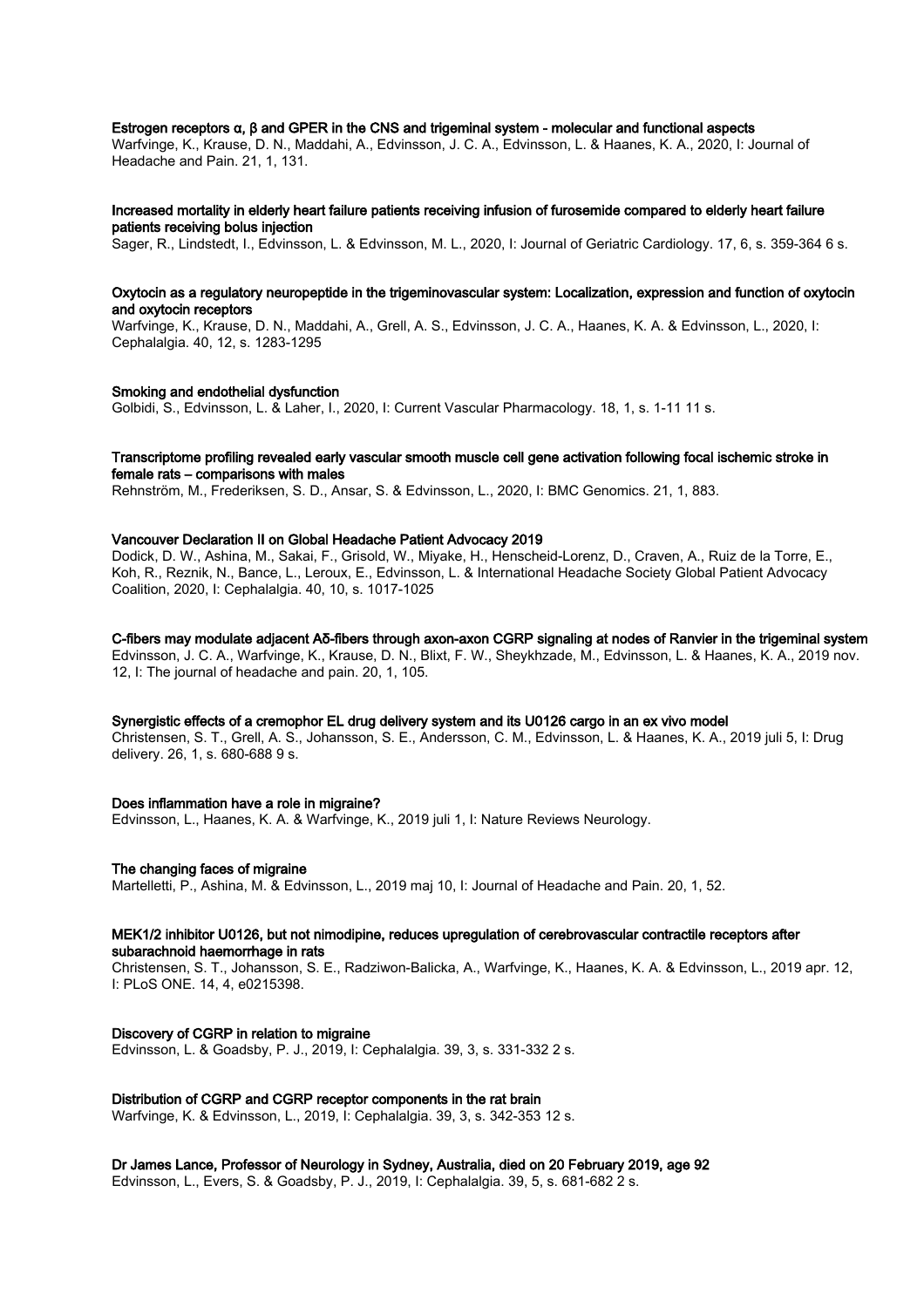Erenumab (AMG 334), a monoclonal antagonist antibody against the canonical CGRP receptor, does not impair vasodilatory or contractile responses to other vasoactive agents in human isolated cranial arteries

Ohlsson, L., Haanes, K. A., Kronvall, E., Xu, C., Snellman, J. & Edvinsson, L., 2019, I: Cephalalgia. 39, 14, s. 1745-1752

Exploration of Physiological and Pathophysiological Implications of miRNA-143 and miRNA-145 in Cerebral Arteries Christensen, S. T., Johansson, S. E., Warfvinge, K., Braun, T., Boettger, T., Edvinsson, L. & Haanes, K. A., 2019, I: Journal of Cardiovascular Pharmacology. 74, 5, s. 409-419 11 s.

Exploration of purinergic receptors as potential anti-migraine targets using established pre-clinical migraine models Haanes, K. A., Labastida-Ramírez, A., Blixt, F. W., Rubio-Beltrán, E., Dirven, C. M., Danser, A. H. J., Edvinsson, L. & MaassenVanDenBrink, A., 2019, I: Cephalalgia. 39, 11, s. 1421-1434

#### MEK/ERK/1/2 sensitive vascular changes coincide with retinal functional deficit, following transient ophthalmic artery occlusion

Blixt, F. W., Haanes, K. A., Ohlsson, L., Dreisig, K., Fedulov, V., Warfvinge, K. & Edvinsson, L., 2019, I: Experimental Eye Research. 179, s. 142-149 8 s.

## PAC1 receptor mRNA and protein distribution in rat and human trigeminal and sphenopalatine ganglia, spinal trigeminal nucleus and in dura mater

Hensley, K., Pretorius, J., Chan, B., Page, K., Liu, H., Choi, C., Shi, D., Xu, C., Edvinsson, L. & Miller, S., 2019, I: Cephalalgia. 39, 7, s. 827-840

#### Perivascular neurotransmitters: Regulation of cerebral blood flow and role in primary headaches

Frederiksen, S. D., Haanes, K. A., Warfvinge, K. & Edvinsson, L., 2019, I: Journal of Cerebral Blood Flow and Metabolism. 39, 4, s. 610-632

## Pre-clinical effects of highly potent MEK1/2 inhibitors on rat cerebral vasculature after organ culture and subarachnoid haemorrhage

Christensen, S. T., Haanes, K. A., Spray, S., Grell, A. S., Warfvinge, K., Edvinsson, L. & Johansson, S. E., 2019, I: Clinical Science. 133, 16, s. 1797-1811 15 s.

#### Rimegepant oral disintegrating tablet for migraine

Edvinsson, L., 2019, I: The Lancet. 394, 10200, s. 711-712 2 s.

#### Role of cgrp in migraine

Edvinsson, L., 2019, Handbook of Experimental Pharmacology. Springer, s. 121-130 10 s. (Handbook of Experimental Pharmacology; vol. 255).

#### Shaping the future of migraine targeting Calcitonin-Gene-Related-Peptide with the Disease-Modifying Migraine Drugs (DMMDs)

Martelletti, P., Edvinsson, L. & Ashina, M., 2019, I: Journal of Headache and Pain. 20, 1, 60.

## Some aspects on the pathophysiology of migraine and a review of device therapies for migraine and cluster headache

Rapoport, A. M. & Edvinsson, L., 2019, I: Neurological Sciences. 40, S1, s. 75-80

## The Presence of Calcitonin Gene-Related Peptide and Its Receptors in Rat, Pig and Human Brain: Species Differences in Calcitonin Gene-Related Peptide Pharmacology

Warfvinge, K., Edvinsson, L., Pickering, D. S. & Sheykhzade, M., 2019, I: Pharmacology. 104, 5-6, s. 332-341

## Vascular pathology of large cerebral arteries in experimental subarachnoid hemorrhage: Vasoconstriction, functional CGRP depletion and maintained CGRP sensitivity

Johansson, S. E., Abdolalizadeh, B., Sheykhzade, M., Edvinsson, L. & Sams, A., 2019, I: European Journal of Pharmacology. 846, s. 109-118 10 s.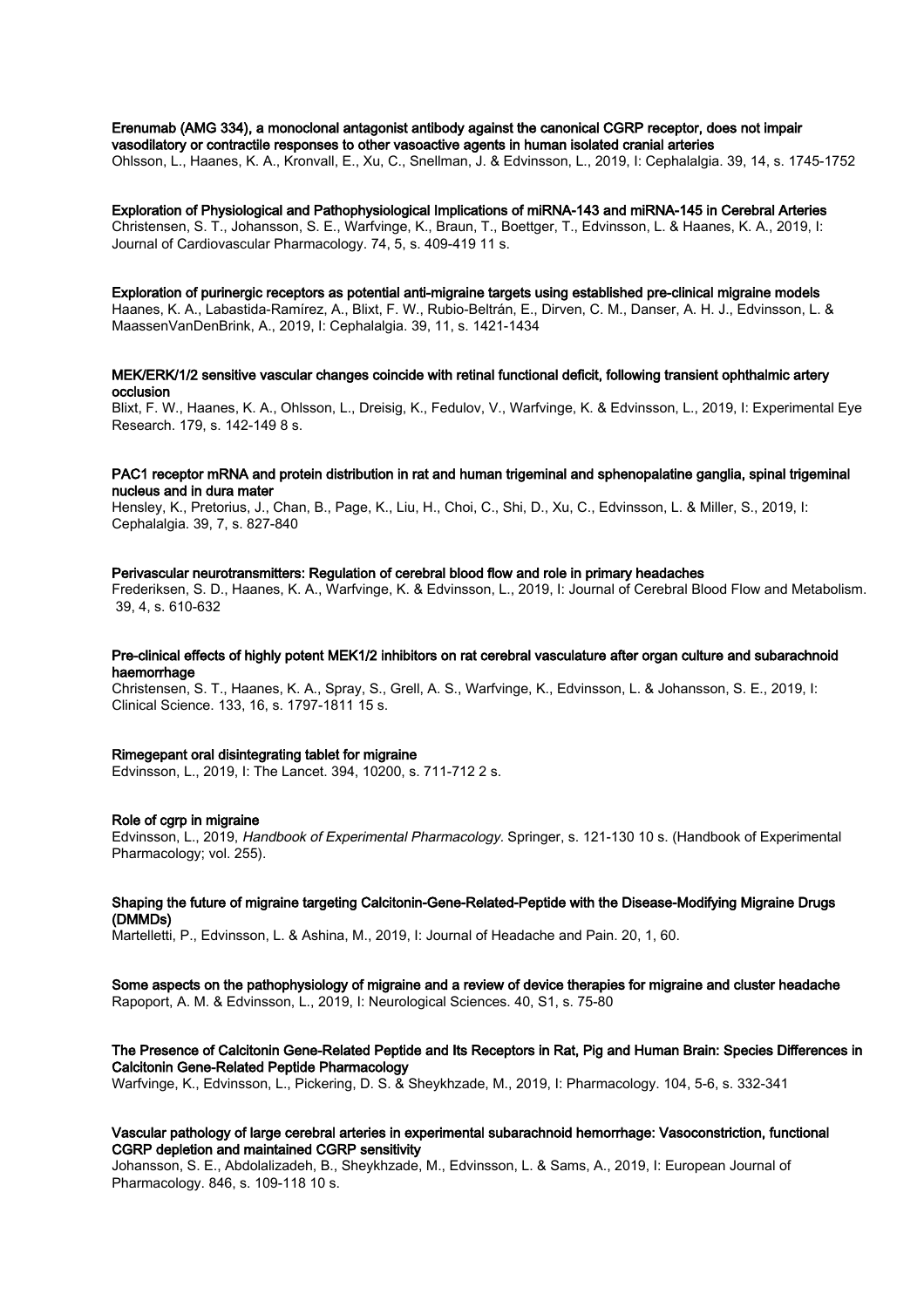#### Fremanezumab blocks CGRP induced dilatation in human cerebral, middle meningeal and abdominal arteries

Ohlsson, L., Kronvall, E., Stratton, J. & Edvinsson, L., 2018 aug. 14, I: Journal of Headache and Pain. 19, 1, 66.

# PACAP38 and PAC<sub>1</sub> receptor blockade: a new target for headache?<br>Rubis Baltián, E. Carmeti, E. Basic M. Karmeti, Kalderman, T. J

Rubio-Beltrán, E., Correnti, E., Deen, M., Kamm, K., Kelderman, T., Papetti, L., Vigneri, S., MaassenVanDenBrink, A., Edvinsson, L. & European Headache Federation School of Advanced Studies (EHF-SAS), 2018 aug. 7, I: The journal of headache and pain. 19, 1, 1 s.

#### CGRP as the target of new migraine therapies — successful translation from bench to clinic

Edvinsson, L., Haanes, K. A., Warfvinge, K. & Krause, D. N., 2018 juni, I: Nature Reviews Neurology. 14, 6, s. 338-350

## The CGRP Pathway in Migraine as a Viable Target for Therapies

Edvinsson, L., 2018 maj 1, I: Headache. 58, s. 33-47 15 s.

#### PACAP and its role in primary headaches

Edvinsson, L., Tajti, J., Szalárdy, L. & Vécsei, L., 2018 mars 9, I: Journal of Headache and Pain. 19, 1, 7 s., 21.

#### Headache advances in 2017: a new horizon in migraine therapy

Edvinsson, L., 2018 jan. 1, I: The Lancet Neurology. 17, 1, s. 5-6

Acute mitogen-activated protein kinase 1/2 inhibition improves functional recovery and vascular changes after ischaemic stroke in rat-monitored by 9.4 T magnetic resonance imaging Mostajeran, M., Wetterling, F., Blixt, F. W., Edvinsson, L. & Ansar, S., 2018, I: Acta Physiologica. 223, 1, e12985.

#### CGRP Antibodies as Prophylaxis in Migraine

Edvinsson, L., 2018, I: Cell. 175, 7, s. 1719 1 s.

Contractile Responses in Spontaneously Hypertensive Rats after Transient Middle Cerebral Artery Occlusion Grell, A. S., Mostajeran, M., Edvinsson, L. & Ansar, S., 2018, I: Pharmacology. 101, s. 120-132

# Expression of Pituitary Adenylate Cyclase-activating Peptide, Calcitonin Gene-related Peptide and Headache Targets in the Trigeminal Ganglia of Rats and Humans

Frederiksen, S. D., Warfvinge, K., Ohlsson, L. & Edvinsson, L., 2018, I: Neuroscience. 393, s. 319-332 14 s.

# Increased endothelin-1-mediated vasoconstriction after organ culture in rat and pig ocular arteries can be suppressed with MEK/ERK1/2 inhibitors

W Blixt, F., Kristian Haanes, A., Ohlsson, L., Tolstrup Christiansen, A., Warfvinge, K. & Edvinsson, L., 2018, I: Acta Ophthalmologica. 96, 5, s. e619-e625

#### Cerebrovascular Gene Expression in Spontaneously Hypertensive Rats After Transient Middle Cerebral Artery Occlusion Grell, A. S., Mostajeran, M., Frederiksen, S. D., Edvinsson, L. & Ansar, S., 2017 dec. 26, I: Neuroscience. 367, s. 219-232

 $14 s$ .

## Blocking CGRP in migraine patients – a review of pros and cons

Deen, M., Correnti, E., Kamm, K., Kelderman, T., Papetti, L., Rubio-Beltrán, E., Vigneri, S., Edvinsson, L. & Maassen Van Den Brink, A., 2017 dec. 1, I: Journal of Headache and Pain. 18, s. 1-9 96.

# Differential inhibitory response to telcagepant on αCGRP induced vasorelaxation and intracellular Ca $^{2+}$  levels in the perfused and non-perfused isolated rat middle cerebral artery

Erdling, A., Sheykhzade, M. & Edvinsson, L., 2017 dec. 1, I: Journal of Headache and Pain. 18, 1, s. 1-9 61.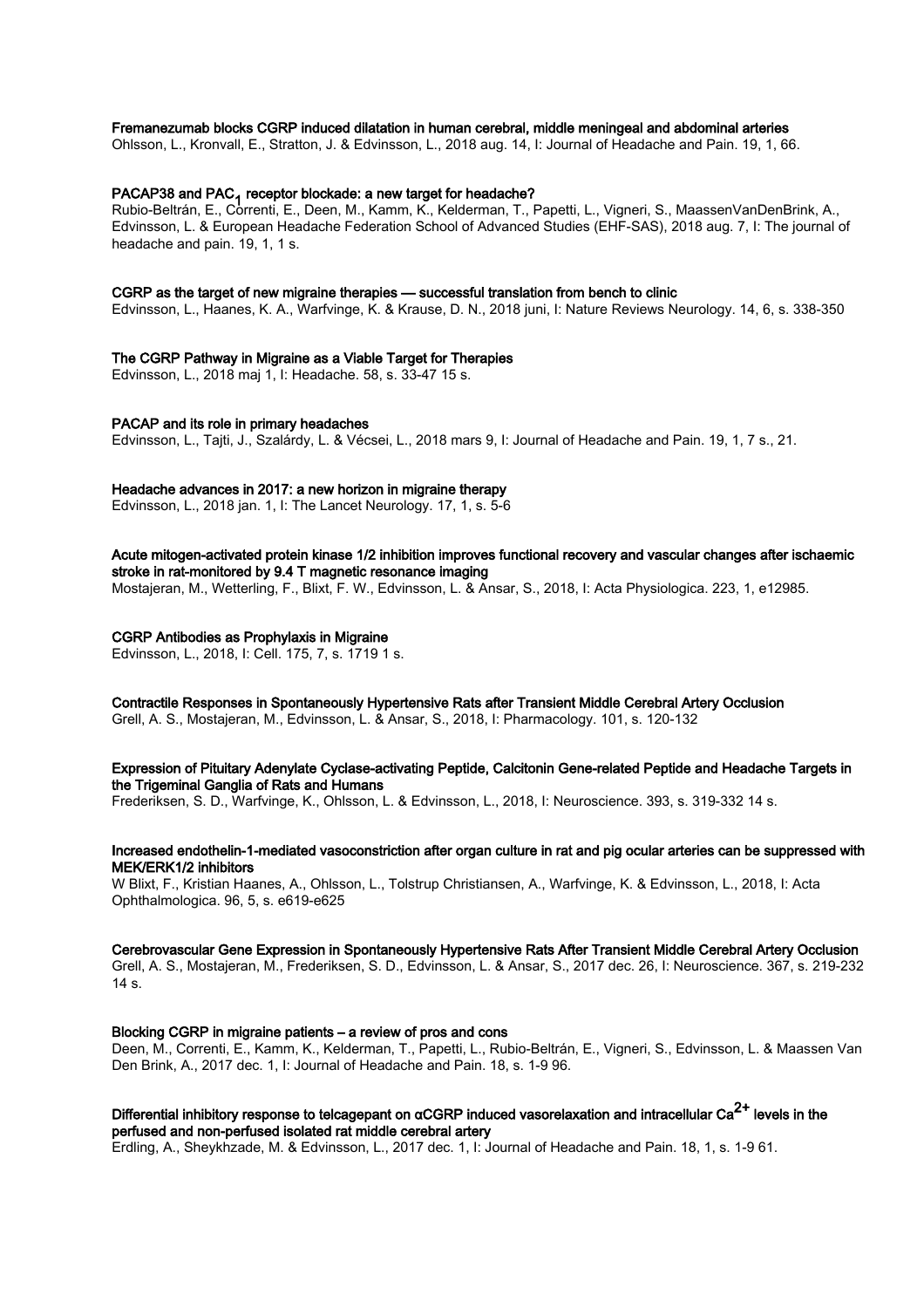### Topical dura mater application of CFA induces enhanced expression of c-fos and glutamate in rat trigeminal nucleus caudalis: attenuated by KYNA derivate (SZR72)

Lukács, M., Warfvinge, K., Tajti, J., Fülöp, F., Toldi, J., Vécsei, L. & Edvinsson, L., 2017 dec. 1, I: Journal of Headache and Pain. 18, 1, 39.

A novel multicolor flow-cytometry application for quantitative detection of receptors on vascular smooth muscle cells Radziwon-Balicka, A., Degn, M., Johansson, S. E., Warfvinge, K. & Edvinsson, L., 2017 okt. 1, I: PLoS ONE. 12, 10, e0186504.

#### Cerebrovascular gene expression in spontaneously hypertensive rats

Grell, A-S., Frederiksen, S. D., Edvinsson, L. & Ansar, S., 2017 sep. 1, I: PLoS ONE. 12, 9, e0184233.

#### Distribution of CGRP and its receptor components CLR and RAMP1 in the rat retina

Blixt, F. W., Radziwon-Balicka, A., Edvinsson, L. & Warfvinge, K., 2017 aug. 1, I: Experimental Eye Research. 161, s. 124- 131 8 s.

#### Migraine associated with altitude: results from a population-based study in Nepal

Linde, M., Edvinsson, L., Manandhar, K., Risal, A. & Steiner, T. J., 2017 aug. 1, I: European Journal of Neurology. 24, 8, s. 1055-1061 7 s.

## The Trigeminovascular Pathway: Role of CGRP and CGRP Receptors in Migraine

Edvinsson, L., 2017 maj 1, I: Headache. 57, s. 47-55 9 s.

#### Perivascular Neurotransmitter Regulation of Cerebral Blood Flow

Edvinsson, L., 2017 mars 7, Primer on Cerebrovascular Diseases: Second Edition. Elsevier, s. 70-74 5 s.

## Myocardial ischemia-reperfusion enhances transcriptional expression of endothelin-1 and vasoconstrictor ET<sub>B</sub> receptors<br>Site the asstain linear MEK EDK1/2 signalise nathway in act. via the protein kinase MEK-ERK1/2 signaling pathway in rat

Skovsted, G. F., Kruse, L. S., Berchtold, L. A., Grell, A-S., Warfvinge, K. & Edvinsson, L., 2017 mars 1, I: PLoS ONE. 12, 3, e0174119.

Alterations in the Cerebral Microvascular Proteome Expression Profile After Transient Global Cerebral Ischemia in Rat Spray, S., Johansson, S. E., Edwards, A. V. G., Larsen, M. R., Radziwon-Balicka, A., Povlsen, G. K. & Edvinsson, L., 2017, I: Journal of Molecular Neuroscience. 61, 3, s. 396-411

## Downregulation of Thromboxane A<sub>2</sub> Receptor Occurs Mainly via Nuclear Factor-KappaB Signaling Pathway in Rat Renal<br>Artary Artery

Zhang, Y., Mi, M-T., Xie, Y., Wang, S., Edvinsson, L. & Xu, C. B., 2017, I: Advances in Pharmacological Sciences. 2017, 6507048.

## Enhanced contractility of intraparenchymal arterioles after global cerebral ischaemia in rat - new insights into the development of delayed cerebral hypoperfusion

Spray, S., Johansson, S. E., Radziwon-Balicka, A., Haanes, K. A., Warfvinge, K., Povlsen, G. K., Kelly, P. A. T. & Edvinsson, L., 2017, I: Acta Physiologica. 220, 4, s. 417-431

## Proteomic Expression Changes in Large Cerebral Arteries After Experimental Subarachnoid Hemorrhage in Rat Are Regulated by the MEK-ERK1/2 Pathway

Müller, A. H., Edwards, A. V. G., Larsen, M. R., Nielsen, J., Warfvinge, K., Povlsen, G. K. & Edvinsson, L., 2017, I: Journal of Molecular Neuroscience. 62, 3-4, s. 380-394

#### Expression of messenger molecules and receptors in rat and human sphenopalatine ganglion indicating therapeutic targets

Steinberg, A., Frederiksen, S. D., Blixt, F. W., Warfvinge, K. & Edvinsson, L., 2016 dec. 1, I: Journal of Headache and Pain. 17, 1, 78.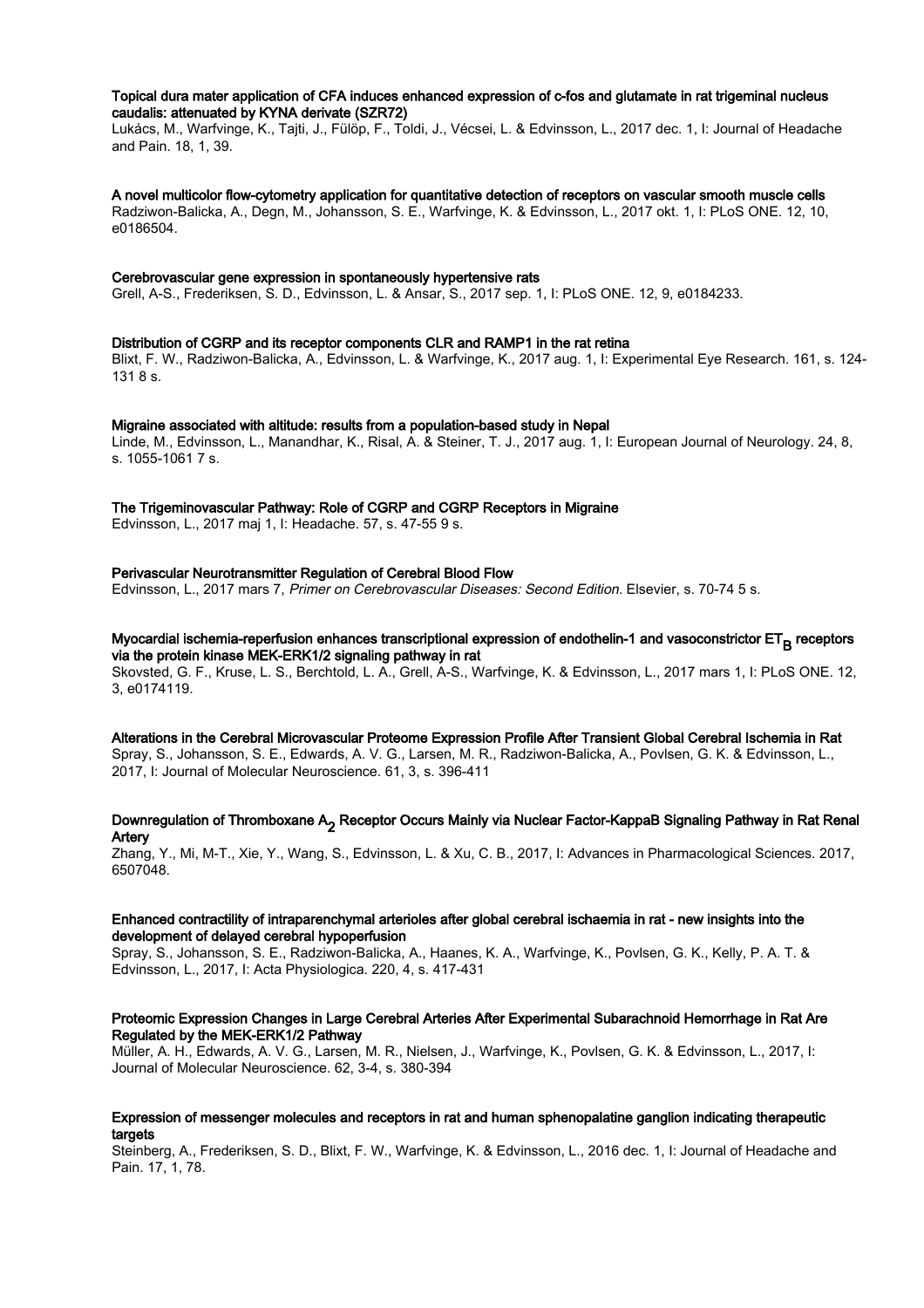## KYNA analogue SZR72 modifies CFA-induced dural inflammation- regarding expression of pERK1/2 and IL-1β in the rat trigeminal ganglion

Lukács, M., Warfvinge, K., Kruse, L. S., Tajti, J., Fülöp, F., Toldi, J., Vécsei, L. & Edvinsson, L., 2016 dec. 1, I: Journal of Headache and Pain. 17, 1, 64.

#### Peripheral sensory neurons expressing melanopsin respond to light

Matynia, A., Nguyen, E., Sun, X., Blixt, F. W., Parikh, S., Kessler, J., de Sevilla Müller, L. P., Habib, S., Kim, P., Wang, Z. Z., Rodriguez, A., Charles, A., Nusinowitz, S., Edvinsson, L., Barnes, S., Brecha, N. C. & Gorin, M. B., 2016 aug. 10, I: Frontiers in Neural Circuits. 10, AUG, 60.

#### Characterization of Relaxant Responses to Natriuretic Peptides in the Human Microcirculation In Vitro and In Vivo

Edvinsson, M-L., Ahnstedt, H., Edvinsson, L. & Andersson, S. E., 2016 aug. 1, I: Microcirculation. 23, 6, s. 438-446 9 s.

The effects of MEK1/2 inhibition on cigarette smoke exposure-induced ET receptor upregulation in rat cerebral arteries Cao, L., Ping, N. N., Cao, Y. X., Li, W., Cai, Y., Warfvinge, K. & Edvinsson, L., 2016 aug. 1, I: Toxicology and Applied Pharmacology. 304, s. 70-78 9 s.

#### Immunohistochemical localization of the calcitonin gene-related peptide binding site in the primate trigeminovascular system using functional antagonist antibodies

Miller, S., Liu, H., Warfvinge, K., Shi, L., Dovlatyan, M., Xu, C. & Edvinsson, L., 2016 juli 22, I: Neuroscience. 328, s. 165-  $18319c$ 

## Enhanced endothelin-1 mediated vasoconstriction of the ophthalmic artery may exacerbate retinal damage after transient global cerebral ischemia in rat

Blixt, F. W., Johansson, S. E., Johnson, L., Haanes, K. A., Warfvinge, K. & Edvinsson, L., 2016 juni 1, I: PLoS ONE. 11, 6 , e0157669.

## Mapping the calcitonin receptor in human brain stem

Bower, R. L., Eftekhari, S., Waldvogel, H. J., Faull, R. L. M., Tajti, J., Edvinsson, L., Hay, D. L. & Walker, C. S., 2016 maj 1 , I: American Journal of Physiology - Regulatory Integrative and Comparative Physiology. 310, 9, s. R788-R793

#### Reduced Mechanical Stretch Induces Enhanced Endothelin B Receptor-mediated Contractility via Activation of Focal Adhesion Kinase and Extra Cellular-regulated Kinase 1/2 in Cerebral Arteries from Rat.

Spray, S., Rasmussen, M. N. P., Skovsted, G. F., Warfvinge, K., Sheykhzade, M. & Edvinsson, L., 2016, I: Basic & Clinical Pharmacology & Toxicology. 119, 1, s. 68-77

#### Release of PACAP-38 in episodic cluster headache patients - An exploratory study

Tuka, B., Szabó, N., Tóth, E., Kincses, Z. T., Párdutz, Á., Szok, D., Körtési, T., Bagoly, T., Helyes, Z., Edvinsson, L., Vécsei, L. & Tajti, J., 2016, I: Journal of Headache and Pain. 17, 1, 69.

## A second trigeminal CGRP receptor: function and expression of the AMY1 receptor.

Walker, C. S., Eftekhari, S., Bower, R. L., Wilderman, A., Insel, P. A., Edvinsson, L., Waldvogel, H. J., Jamaluddin, M. A., Russo, A. F. & Hay, D. L., 2015, I: Annals of Clinical and Translational Neurology. 2, 6, s. 595-608

## Cerebrovascular endothelin-1 hyper-reactivity is associated with transient receptor potential canonical channels 1 and 6 activation and delayed cerebral hypoperfusion after forebrain ischaemia in rats

Johansson, S. E., Andersen, X. E. D. R., Hansen, R. H., Povlsen, G. K. & Edvinsson, L., 2015, I: Acta Physiologica. 214, 3 , s. 376-389

## CGRP receptor antagonists and antibodies against CGRP and its receptor in migraine treatment.

Edvinsson, L., 2015, I: British Journal of Clinical Pharmacology. 80, 2, s. 193-199

Dural administration of inflammatory soup or Complete Freund's Adjuvant induces activation and inflammatory response in the rat trigeminal ganglion.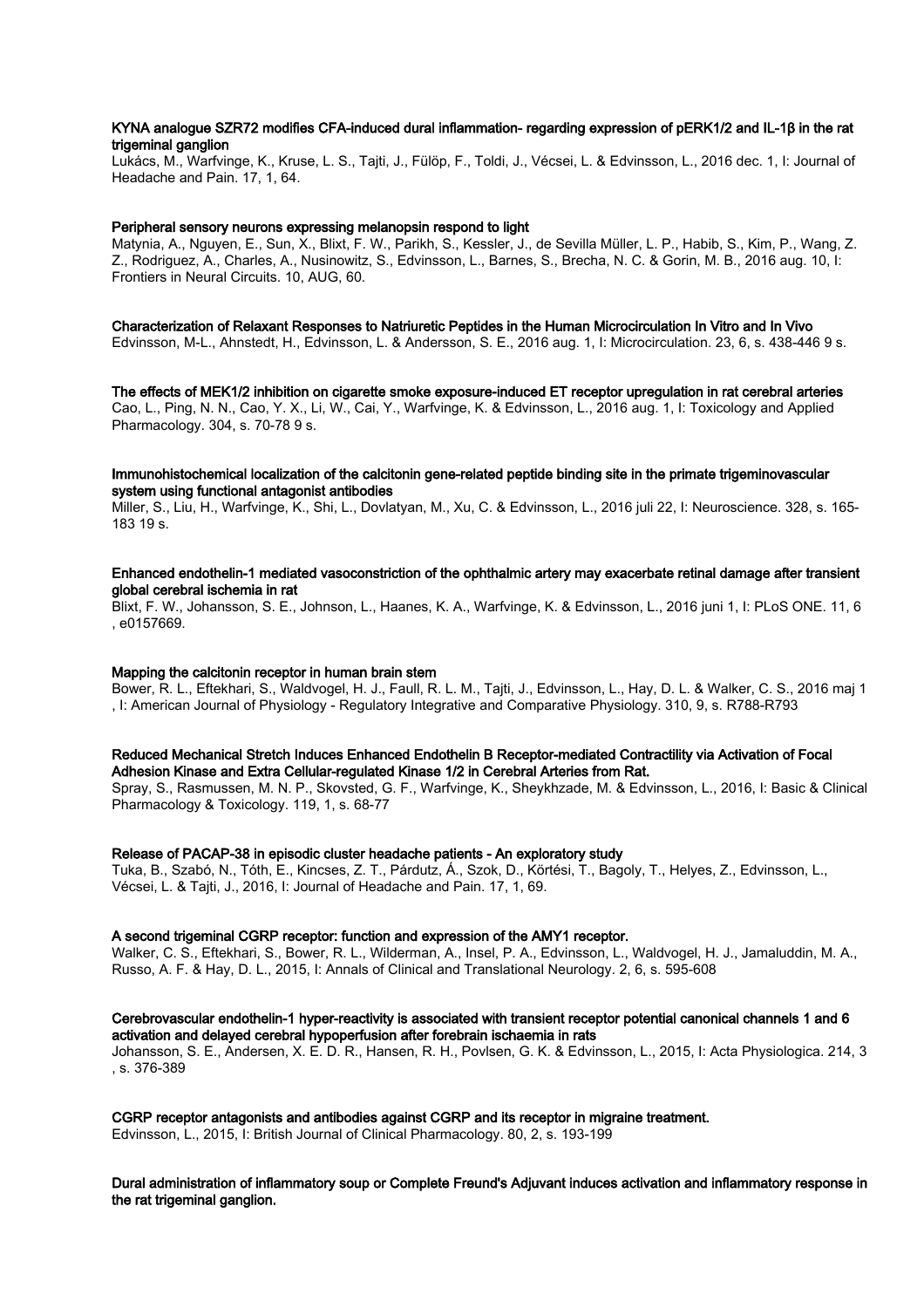Lukács, M., Haanes, K. A., Majláth, Z., Tajti, J., Vécsei, L., Warfvinge, K. & Edvinsson, L., 2015, I: Journal of Headache and Pain. 16, 79.

#### Endothelin-1 and Endothelin-3 Regulate Endothelin Receptor Expression in Rat Coronary Arteries

Skovsted, G. F., Kilic, S. & Edvinsson, L., 2015, I: Basic & Clinical Pharmacology & Toxicology. 117, 5, s. 297-305

# Experimental inflammation following dural application of complete Freund's adjuvant or inflammatory soup does not alter brain and trigeminal microvascular passage.

Lundblad, C., Haanes, K. A., Grände, G. & Edvinsson, L., 2015, I: Journal of Headache and Pain. 16, 91.

## Inhibition of mitogen-activated protein kinase 1/2 in the acute phase of stroke improves long-term neurological outcome and promotes recovery processes in rats.

Mostajeran, M., Edvinsson, L., Warfvinge, K., Singh, R. & Ansar, S., 2015, I: Acta Physiologica.

#### Kynurenic acid modulates experimentally induced inflammation in the trigeminal ganglion.

Csáti, A., Edvinsson, L., Vécsei, L., Toldi, J., Fülöp, F., Tajti, J. & Warfvinge, K., 2015, I: Journal of Headache and Pain. 16 , 99, 99.

Localization of CGRP, CGRP receptor, PACAP and glutamate in trigeminal ganglion. Relation to the blood-brain barrier. Eftekhari, S., Salvatore, C. A., Johansson, S., Chen, T-B., Zeng, Z. & Edvinsson, L., 2015, I: Brain Research. 1600, Nov 20, s. 93-109

MEK1/2 inhibitor U0126 but not endothelin receptor antagonist clazosentan reduces upregulation of cerebrovascular contractile receptors and delayed cerebral ischemia, and improves outcome after subarachnoid hemorrhage in rats. Povlsen, G. K. & Edvinsson, L., 2015, I: Journal of Cerebral Blood Flow and Metabolism. 35, 2, s. 329-337

Modulation of inflammatory mediators in the trigeminal ganglion by botulinum neurotoxin type A: an organ culture study. Edvinsson, J., Warfvinge, K. & Edvinsson, L., 2015, I: Journal of Headache and Pain. 16, 73.

## PACAP and its receptors in migraine pathophysiology.

Edvinsson, L., 2015, I: British Journal of Pharmacology. 172, 19, s. 4782-4784

### Safety, tolerability, and efficacy of TEV-48125 for preventive treatment of chronic migraine: a multicentre, randomised, double-blind, placebo-controlled, phase 2b study.

Bigal, M. E., Edvinsson, L., Rapoport, A. M., Lipton, R. B., Spierings, E. L. H., Diener, H-C., Burstein, R., Loupe, P. S., Ma, Y., Yang, R. & Silberstein, S. D., 2015, I: Lancet Neurology. 14, 11, s. 1091-1100

## The Journey to Establish CGRP as a Migraine Target: A Retrospective View.

Edvinsson, L., 2015, I: Headache. 55, 9, s. 1249-1255

U0126 attenuates cerebral vasoconstriction and improves long-term neurologic outcome after stroke in female rats. Ahnstedt, H., Mostajeran, M., Blixt, F., Warfvinge, K., Ansar, S., Krause, D. N. & Edvinsson, L., 2015, I: Journal of Cerebral Blood Flow and Metabolism. 35, 3, s. 454-460

Apolipoprotein B of low-density lipoprotein impairs nitric oxide-mediated endothelium-dependent relaxation in rat mesenteric arteries

Zhang, Y., Zhang, W., Edvinsson, L. & Xu, C-B., 2014, I: European Journal of Pharmacology. 725, Jan 18, s. 10-17

## Brain natriuretic peptide is a potent vasodilator in aged human microcirculation and shows a blunted response in heart failure patients.

Edvinsson, M., Uddman, E., Edvinsson, L. & Andersson, S., 2014, I: Journal of geriatric cardiology : JGC. 11, 1, s. 50-56

## CaMKII and MEK1/2 inhibition time-dependently modify inflammatory signaling in rat cerebral arteries during organ culture.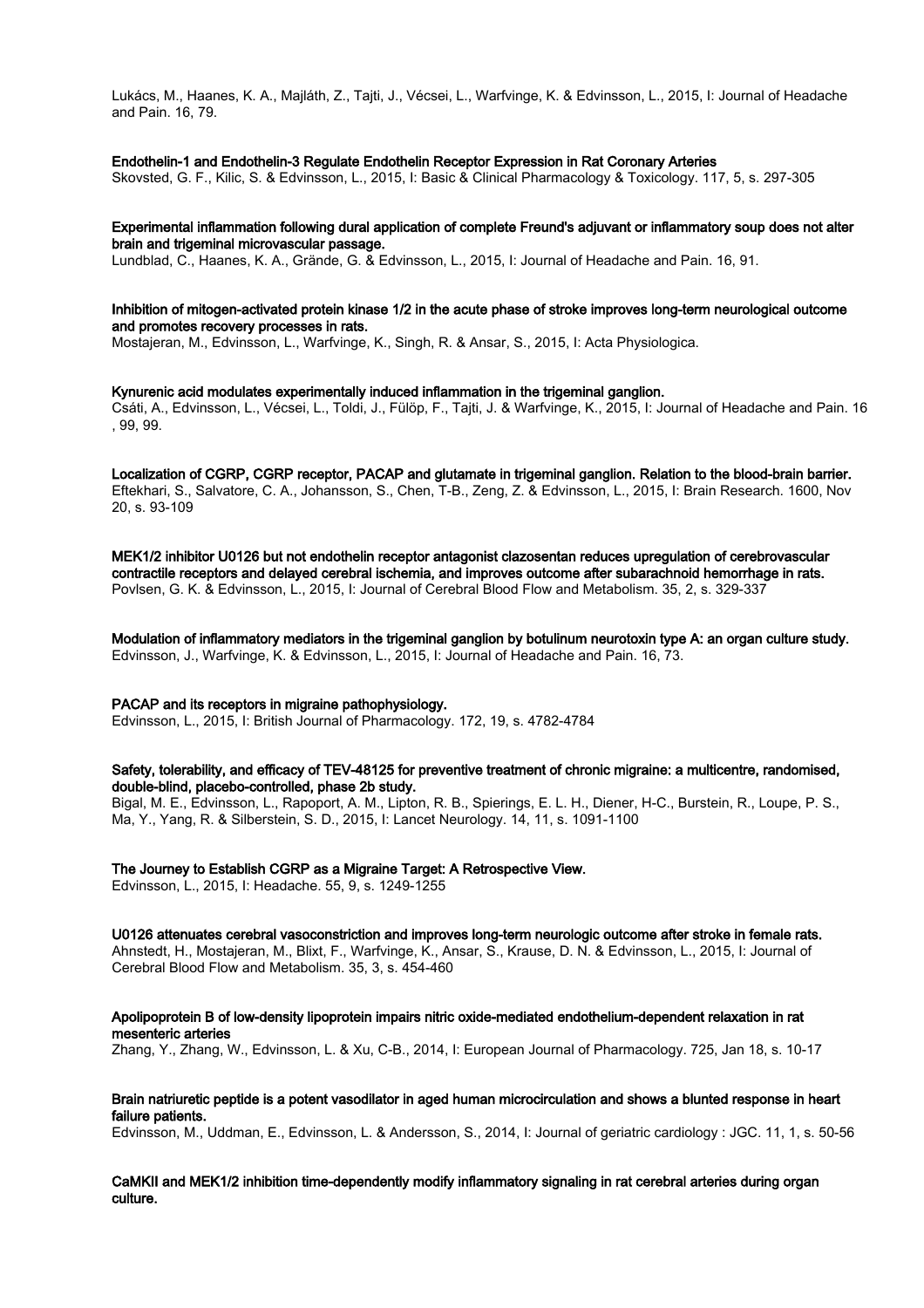Waldsee, R., Eftekhari, S., Ahnstedt, H., Johnson, L. & Edvinsson, L., 2014, I: Journal of Neuroinflammation. 11, 1, 90.

#### CaMKII inhibition with KN93 attenuates endothelin and serotonin receptor-mediated vasoconstriction and prevents subarachnoid hemorrhage-induced deficits in sensorimotor function.

Edvinsson, L., Povlsen, G. K., Ahnstedt, H. & Waldsee, R., 2014, I: Journal of Neuroinflammation. 11, 207.

## Comparison of the vasodilator responses of isolated human and rat middle meningeal arteries to migraine related compounds

Grände, G., Labruijere, S., Haanes, K. A., MaassenVanDenBrink, A. & Edvinsson, L., 2014, I: Journal of Headache and Pain. 15, 22.

## Differential localization and characterization of functional calcitonin gene-related peptide receptors in human subcutaneous arteries.

Edvinsson, L., Ahnstedt, H., Larsen, R. & Sheykhzade, M., 2014, I: Acta Physiologica. 210, 4, s. 811-822

## Early MEK1/2 Inhibition after Global Cerebral Ischemia in Rats Reduces Brain Damage and Improves Outcome by Preventing Delayed Vasoconstrictor Receptor Upregulation.

Johansson, S. E., Larsen, S. S., Povlsen, G. K. & Edvinsson, L., 2014, I: PLoS ONE. 9, 3, e92417.

#### Low density lipoprotein induces upregulation of vasoconstrictive endothelin type B receptor expression.

Xu, C-B., Zheng, J., Zhang, W., Liu, E., Edvinsson, L. & Zhang, Y., 2014, I: Vascular Pharmacology. 60, 1, s. 42-48

## Pituitary adenylate cyclase activating polypeptide and migraine.

Zagami, A. S., Edvinsson, L. & Goadsby, P. J., 2014, I: Annals of Clinical and Translational Neurology. 1, 12, s. 1036- 1040

## Plasticity of Cerebrovascular Smooth Muscle Cells After Subarachnoid Hemorrhage

Edvinsson, L., Larsen, S. S., Maddahi, A. & Nielsen, J., 2014, I: Translational Stroke Research. 5, 3, s. 365-376

#### Randomized controlled trial of the CGRP receptor antagonist telcagepant for migraine prevention.

Ho, T. W., Connor, K. M., Zhang, Y., Pearlman, E., Koppenhaver, J., Fan, X., Lines, C., Edvinsson, L., Goadsby, P. J. & Michelson, D., 2014, I: Neurology. 83, 11, s. 958-966

#### Refractory chronic cluster headache: a consensus statement on clinical definition from the European Headache **Federation**

Mitsikostas, D. D., Edvinsson, L., Jensen, R. H., Katsarava, Z., Lampl, C., Negro, A., Osipova, V., Paemeleire, K., Siva, A. , Valade, D. & Martelletti, P., 2014, I: Journal of Headache and Pain. 15, 79.

## Regulatory mechanism of endothelin receptor B in the cerebral arteries after focal cerebral ischemia.

Grell, A-S., Thigarajah, R., Edvinsson, L. & Samraj, A. K., 2014, I: PLoS ONE. 9, 12, e113624.

#### Role of unphosphorylated transcription factor STAT3 in late cerebral ischemia after subarachnoid hemorrhage. Samraj, A. K., Müller, A. H., Grell, A-S. & Edvinsson, L., 2014, I: Journal of Cerebral Blood Flow and Metabolism. 34, 5, s. 759-763

Topical non-peptide antagonists of sensory neurotransmitters substance P and CGRP do not modify patch test and prick test reactions: a vehicle-controlled, double-blind pilot study.

Wallengren, J. & Edvinsson, L., 2014, I: Archives of Dermatological Research. 306, 5, s. 505-509

## Topical non-peptide receptor antagonists; aprepitant and telcagepant in contact dermatitis. An experimental study and review of literature

Wallengren, J. & Edvinsson, L., 2013 aug. 18, s. 80. 1 s.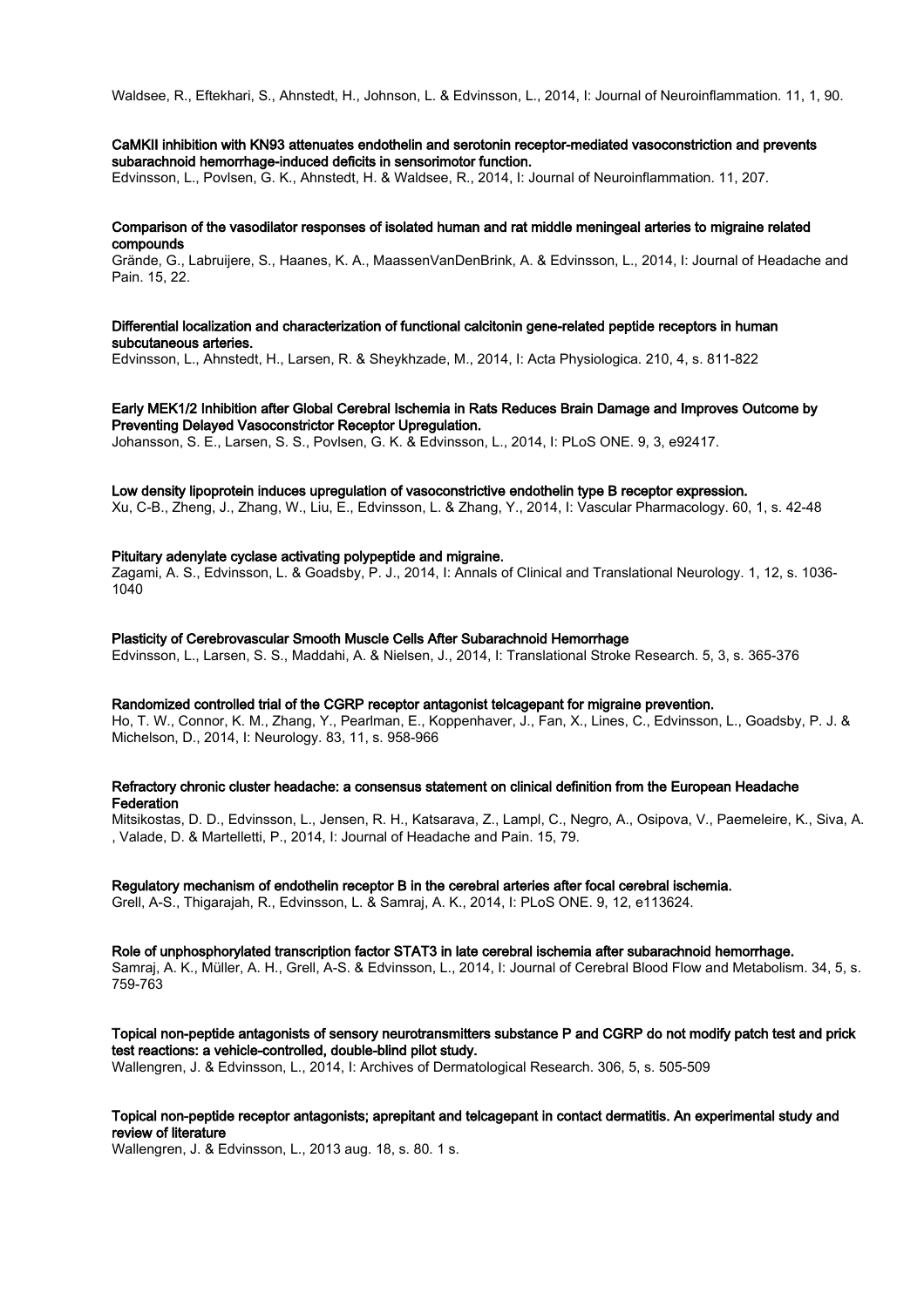#### Altered endothelin receptor expression and affinity in spontaneously hypertensive rat cerebral and coronary arteries.

Cao, L., Cao, Y-X., Xu, C-B. & Edvinsson, L., 2013, I: PLoS ONE. 8, 9, e73761.

#### CGRP Receptor Antagonism and Migraine Therapy.

Edvinsson, L. & Warfvinge, K., 2013, I: Current Protein and Peptide Science. 14, 5, s. 386-392

#### Differentiation of Nerve Fibers Storing CGRP and CGRP Receptors in the Peripheral Trigeminovascular System.

Eftekhari, S., Warfvinge, K., Blixt, F. & Edvinsson, L., 2013, I: Journal of Pain. 14, 11, s. 1289-1303

#### Framing education on headache disorders into the Global Burden of Disease Study 2010. The European Headache Federation stands ready

Martelletti, P., Mitsikostas, D-D., Lampl, C., Katsarava, Z., Osipova, V., Paemeleire, K., Edvinsson, L., Siva, A., Valade, D. , Steiner, T. J. & Jensen, R. H., 2013, I: Journal of Headache and Pain. 14, 41.

#### Increased endothelin 1 type B receptors in nasal lesions of patients with granulomatosis with polyangiitis.

Dimitrijevic, I. & Edvinsson, L., 2013, I: American Journal of Rhinology & Allergy. 27, 6, s. 444-450

#### Is CGRP a marker for chronic migraine?

Silberstein, S. D. & Edvinsson, L., 2013, I: Neurology.

#### Localization of CGRP Receptor Components, CGRP, and Receptor Binding Sites in Human and Rhesus Cerebellar Cortex.

Eftekhari, S., Salvatore, C. A., Gaspar, R. C., Roberts, R., O'Malley, S., Zeng, Z. & Edvinsson, L., 2013, I: Cerebellum. 12 , 6, s. 937-949

#### Male-female differences in upregulation of vasoconstrictor responses in human cerebral arteries.

Ahnstedt, H., Cao, L., Krause, D. N., Warfvinge, K., Säveland, H., Nilsson, O. & Edvinsson, L., 2013, I: PLoS ONE. 8, 4, e62698.

## MAPK/NF-kappa B-dependent upregulation of kinin receptors mediates airway hyperreactivity: A new perspective for the treatment

Zhang, Y., Cardell, L-O., Edvinsson, L. & Xu, C-B., 2013, I: Pharmacological Research. 71, s. 9-18

#### MAPK signaling pathway regulates cerebrovascular receptor expression in human cerebral arteries

Ansar, S., Eftekhari, S., Waldsee, R., Nilsson, E., Nilsson, O., Säveland, H. & Edvinsson, L., 2013, I: BMC Neuroscience. 14, 12.

#### Nuclear Factor-kappaB-Mediated Endothelin Receptor Up-Regulation Increases Renal Artery Contractility in Rats

Xie, Y-H., Wang, S-W., Zhang, Y., Edvinsson, L. & Xu, C-B., 2013, I: Basic & Clinical Pharmacology & Toxicology. 113, 6, s. 401-410

# Pearls and pitfalls in neural CGRP immunohistochemistry

Warfvinge, K. & Edvinsson, L., 2013, I: Cephalalgia. 33, 8, s. 593-603

## Permanent Distal Occlusion of Middle Cerebral Artery in Rat Causes Local Increased ETB, 5-HT1B and AT(1) Receptor-Mediated Contractility Downstream of Occlusion

Rasmussen, M. N. P., Hornbak, M., Larsen, S. S., Sheykhzade, M. & Edvinsson, L., 2013, I: Journal of Vascular Research. 50, 5, s. 396-409

## Role of VIP/PACAP in primary headaches.

Edvinsson, L., 2013, I: Cephalalgia. 33, 13, s. 1070-1072

Secondhand cigarette smoke exposure causes upregulation of cerebrovascular 5-HT(1B) receptors via the Raf/ERK/MAPK pathway in rats.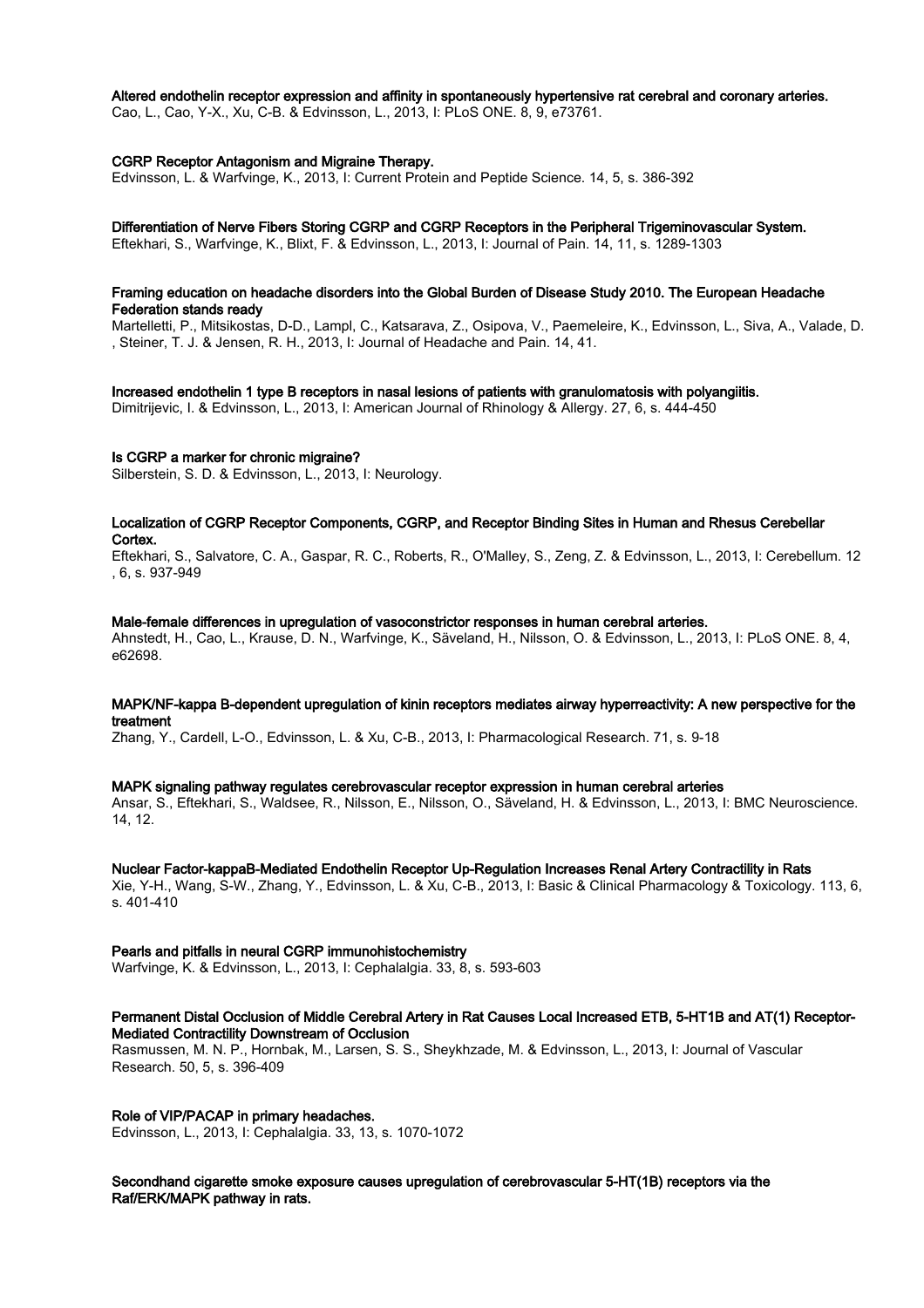Cao, L., Xu, C-B., Zhang, Y., Cao, Y. X. & Edvinsson, L., 2013, I: Acta Physiologica. 207, 1, s. 183-193

#### Signal transduction in cerebral arteries after subarachnoid hemorrhage-a phosphoproteomic approach

Parker, B. L., Larsen, M. R., Edvinsson, L. & Povlsen, G. K., 2013, I: Journal of Cerebral Blood Flow and Metabolism. 33, 8, s. 1259-1269

#### VIP/PACAP receptors in cerebral arteries of rat: Characterization, localization and relation to intracellular calcium.

Erdling, A., Sheykhzade, M., Maddahi, A., Bari, F. & Edvinsson, L., 2013, I: Neuropeptides. 47, 2, s. 85-92

#### Basic mechanisms of migraine and its acute treatment.

Edvinsson, L., Villalón, C. M. & Maassenvandenbrink, A., 2012, I: Pharmacology and Therapeutics. 136, 3, s. 319-333

## Calcitonin gene-related peptide and its receptor components in the human sphenopalatine ganglion - Interaction with the sensory system.

Csati, A., Tajti, J., Tuka, B., Edvinsson, L. & Warfvinge, K., 2012, I: Brain Research. 1435, s. 29-39

## Cigarette smoke and platelet-activating factor receptor dependent adhesion of Streptococcus pneumoniae to lower airway cells

Grigg, J., Walters, H., Sohal, S. S., Wood-Baker, R., Reid, D. W., Xu, C-B., Edvinsson, L., Morissette, M. C., Staempfli, M. R., Kirwan, M., Koh, L., Suri, R. & Mushtaq, N., 2012, I: Thorax. 67, 10, s. 908-913

## Cigarette smoke upregulates rat coronary artery endothelin receptors in vivo.

Cao, L., Zhang, Y., Cao, Y-X., Edvinsson, L. & Xu, C-B., 2012, I: PLoS ONE. 7, 3, e33008.

# Comparison of responses to vasoactive drugs in human and rat cerebral arteries using myography and pressurized cerebral artery method.

Grände, G., Nilsson, E. & Edvinsson, L., 2012, I: Cephalalgia.

## Cytokines and growth factors modify the upregulation of contractile endothelin ET(A) and ET(B) receptors in rat cerebral arteries after organ culture.

Ahnstedt, H., Stenman, E., Cao, L., Henriksson, M. & Edvinsson, L., 2012, I: Acta Physiologica. 205, 2, s. 266-278

#### Differential vasoactive effects of sildenafil and tadalafil on cerebral arteries

Kruuse, C., Gupta, S., Nilsson, E., Kruse, L. & Edvinsson, L., 2012, I: European Journal of Pharmacology. 674, 2-3, s. 345-351

# Distribution of vasoactive intestinal peptide, pituitary adenylate cyclase-activating peptide, nitric oxide synthase, and their receptors in human and rat sphenopalatine ganglion.

Csati, A., Tajti, J., Kuris, A., Tuka, B., Edvinsson, L. & Warfvinge, K., 2012, I: Neuroscience. 202, s. 158-168

## Expressional Changes in Cerebrovascular Receptors after Experimental Transient Forebrain Ischemia Johansson, S., Povlsen, G. K. & Edvinsson, L., 2012, I: PLoS ONE. 7, 7

Regulation of enhanced cerebrovascular expression of proinflammatory mediators in experimental subarachnoid hemorrhage via the mitogen-activated protein kinase kinase/extracellular signal-regulated kinase pathway Maddahi, A., Povlsen, G. K. & Edvinsson, L., 2012, I: Journal of Neuroinflammation. 9

#### Secondhand Smoke Exposure Causes Bronchial Hyperreactivity via Transcriptionally Upregulated Endothelin and 5 hydroxytryptamine 2A Receptors.

Cao, L., Zhang, Y., Cao, Y-X., Edvinsson, L. & Xu, C-B., 2012, I: PLoS ONE. 7, 8, e44170.

Alteration in contractile G-protein coupled receptor expression by moist snus and nicotine in rat cerebral arteries Sandhu, H., Xu, C-B. & Edvinsson, L., 2011, I: Toxicology and Applied Pharmacology. 252, 2, s. 138-149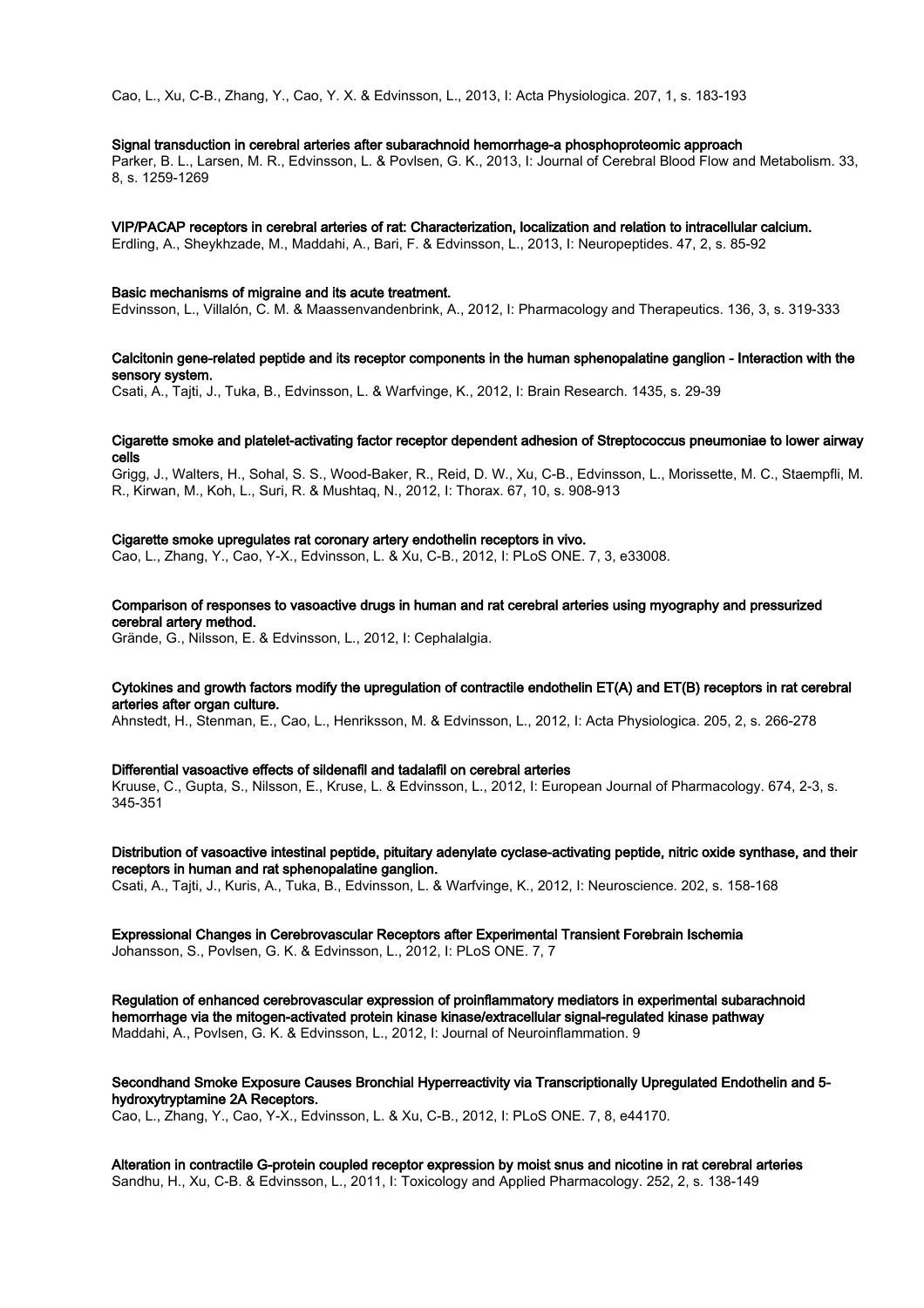#### Blockade of the MEK/ERK pathway with a raf inhibitor prevents activation of pro-inflammatory mediators in cerebral arteries and reduction in cerebral blood flow after subarachnoid hemorrhage in a rat model.

Maddahi, A., Ansar, S., Chen, Q. & Edvinsson, L., 2011, I: Journal of cerebral blood flow and metabolism : official journal of the International Society of Cerebral Blood Flow and Metabolism. May 4, s. 144-154

## Calcitonin gene-related peptide (CGRP) and its receptor components in human and rat spinal trigeminal nucleus and spinal cord at C1-level

Eftekhari, S. & Edvinsson, L., 2011, I: BMC Neuroscience. 12

#### Cerebellar distribution of calcitonin gene-related peptide (CGRP) and its receptor components calcitonin receptor-like receptor (CLR) and receptor activity modifying protein 1 (RAMP1) in rat.

Edvinsson, L., Eftekhari, S., Salvatore, C. A. & Warfvinge, K., 2011, I: Molecular and Cellular Neuroscience. 46, 1, s. 333- 339

#### Enhanced airway smooth muscle cell thromboxane receptor signaling via activation of JNK MAPK and extracellular calcium influx.

Lei, Y., Cao, Y., Zhang, Y., Edvinsson, L. & Xu, C-B., 2011, I: European Journal of Pharmacology. 650, 2-3, s. 629-638

#### Hospital utilization and costs for spinal cord stimulation compared with enhanced external counterpulsation for refractory angina pectoris.

Bondesson, S., Jakobsson, U., Edvinsson, L. & Rahm Hallberg, I., 2011, I: Journal of Evaluation in Clinical Practice.

# Human cerebrovascular contractile receptors are upregulated via a B-Raf/MEK/ERK-sensitive signaling pathway.

Ahnstedt, H., Säveland, H., Nilsson, O. & Edvinsson, L., 2011, I: BMC Neuroscience. 12, 5.

# Inhibition of cerebrovascular raf activation attenuates cerebral blood flow and prevents upregulation of contractile receptors after subarachnoid hemorrhage

Ansar, S., Maddahi, A. & Edvinsson, L., 2011, I: BMC Neuroscience. 12

## Late cerebral ischaemia after subarachnoid haemorrhage: Is cerebrovascular receptor upregulation the mechanism behind?

Edvinsson, L. & Povlsen, G. K., 2011, I: Acta Physiologica. 203, 1, s. 209-224

## Organ culture of the trigeminal ganglion induces enhanced expression of calcitonin gene-related peptide via activation of extracellular signal-regulated protein kinase 1/2.

Tajti, J., Kuris, A. K., Vécsei, L., Xu, C-B. & Edvinsson, L., 2011, I: Cephalalgia. Okt, s. 95-105

#### Pharmacological characterization and expression of VIP and PACAP receptors in isolated cranial arteries of the rat Baun, M., Hay-Schmidt, A., Edvinsson, L., Olesen, J. & Jansen-Olesen, I., 2011, I: European Journal of Pharmacology. 670, 1, s. 186-194

## Reduced expression of angiotensin II and angiotensin receptor type 1 and type 2 in resistance arteries from nasal lesions in granulomatosis with polyangiitis (Wegener's granulomatosis).

Dimitrijevic, I., Rissler, P., Luts, L. & Edvinsson, L., 2011, I: Scandinavian Journal of Rheumatology. 40, s. 448-452

## Reduced peripheral vascular reactivity in refractory angina pectoris: Effect of enhanced external counterpulsation Bondesson, S., Edvinsson, M-L., Pettersson, T. & Edvinsson, L., 2011, I: Journal of geriatric cardiology : JGC. 8, 4, s. 215- 223

#### Secondhand smoke exposure induces Raf/ERK/MAPK-mediated upregulation of cerebrovascular endothelin ETA receptors.

Cao, L., Xu, C-B., Zhang, Y., Cao, Y-X. & Edvinsson, L., 2011, I: BMC Neuroscience. 12, 109.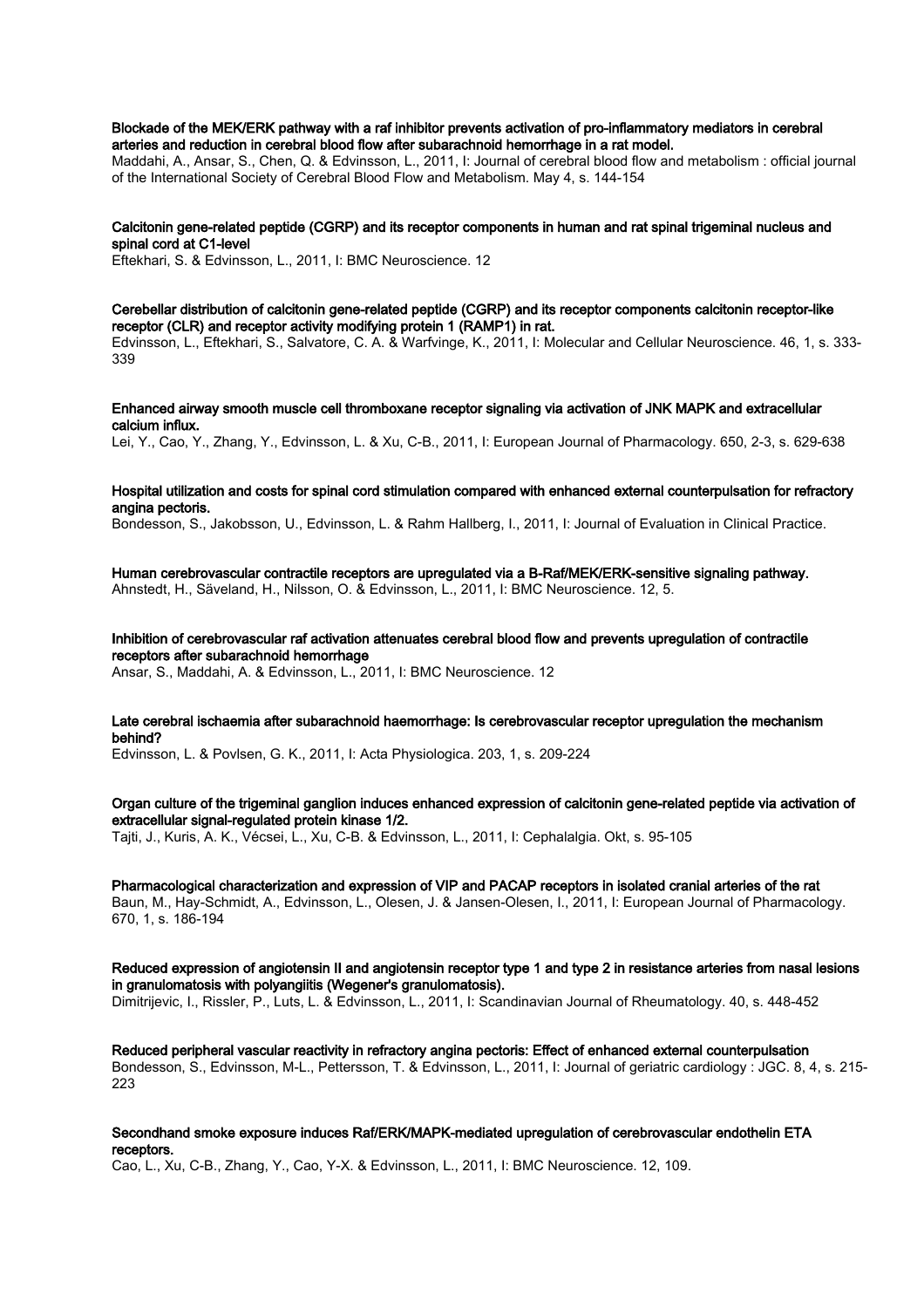#### The role of tumor necrosis factor-alpha and TNF-alpha receptors in cerebral arteries following cerebral ischemia in rat

Maddahi, A., Kruse, L. S., Chen, Q-W. & Edvinsson, L., 2011, I: Journal of Neuroinflammation. 8

## Tracing neural connections to pain pathways with relevance to primary headaches.

Edvinsson, L., 2011, I: Cephalalgia. 31, s. 737-747

#### Vascular plasticity in cerebrovascular disorders.

Edvinsson, L. & Povlsen, G. K., 2011, I: Journal of cerebral blood flow and metabolism : official journal of the International Society of Cerebral Blood Flow and Metabolism. 31, s. 1554-1571

#### A relationship between migraine and biliary tract disorders: findings in two Swedish samples of elderly twins

Nilsson, S., Edvinsson, L., Malmberg, B., Johansson, B. & Linde, M., 2010, I: Acta Neurologica Scandinavica. 122, 4, s. 286-294

Calcitonin gene-related peptide (CGRP) levels during glyceryl trinitrate (GTN)-induced headache in healthy volunteers Kruuse, C., Iversen, H. K., Jansen-Olesen, I., Edvinsson, L. & Olesen, J., 2010, I: Cephalalgia. 30, 4, s. 467-474

#### Cardiovascular risk factors regulate the expression of vascular endothelin receptors.

Xu, C-B., Sun, Y. & Edvinsson, L., 2010, I: Pharmacology and Therapeutics. Jul 1, s. 148-155

#### Cerebral ischemia induces microvascular pro-inflammatory cytokine expression via the MEK/ERK pathway.

Maddahi, A. & Edvinsson, L., 2010, I: Journal of Neuroinflammation. 7, 14.

#### CGRP and its receptors provide new insights into migraine pathophysiology

Ho, T. W., Edvinsson, L. & Goadsby, P. J., 2010, I: Nature Reviews Neurology. 6, 10, s. 573-582

#### CGRP receptor antagonism and migraine.

Edvinsson, L. & Ho, T. W., 2010, I: Neurotherapeutics. 7, 2, s. 164-175

## Characterization of the Calcitonin Gene-Related Peptide Receptor Antagonist Telcagepant (MK-0974) in Human Isolated Coronary Arteries

Chan, K. Y., Edvinsson, L., Eftekhari, S., Kimblad, P. O., Kane, S. A., Lynch, J., Hargreaves, R. J., de Vries, R., Garrelds, I. M., van den Bogaerdt, A. J., Danser, A. H. J. & MaassenVanDenBrink, A., 2010, I: Journal of Pharmacology and Experimental Therapeutics. 334, 3, s. 746-752

## Cigarette smoke extract promotes human vascular smooth muscle cell proliferation and survival through ERK1/2- and NFκB-dependent pathways.

Chen, Q., Edvinsson, L. & Xu, C-B., 2010, I: Scientific World Journal. 10, s. 2139-2156

## Cigarette Smoke Extracts Promote Vascular Smooth Muscle Cell Proliferation and Enhances Contractile Responses in the Vasculature and Airway.

Xu, C-B., Lei, Y., Chen, Q., Pehrson, C., Larsson, L. & Edvinsson, L., 2010, I: Basic & Clinical Pharmacology & Toxicology. 107, s. 940-948

## Comparison of MEK/ERK pathway inhibitors on the upregulation of vascular G-protein coupled receptors in rat cerebral arteries

Sandhu, H., Ansar, S. & Edvinsson, L., 2010, I: European Journal of Pharmacology. 644, 1-3, s. 128-137

## Comparison of the Vasoconstrictor Effects of the Calcitonin Gene-Related Peptide (CGRP) Receptor Antagonist Telcagepant (MK-0974) and Zolmitriptan in Human Isolated Coronary Arteries.

Lynch, J. J., Regan, C. P., Edvinsson, L., Hargreaves, R. J. & Kane, S. A., 2010, I: Journal of Cardiovascular Pharmacology. 55, 5, s. 518-521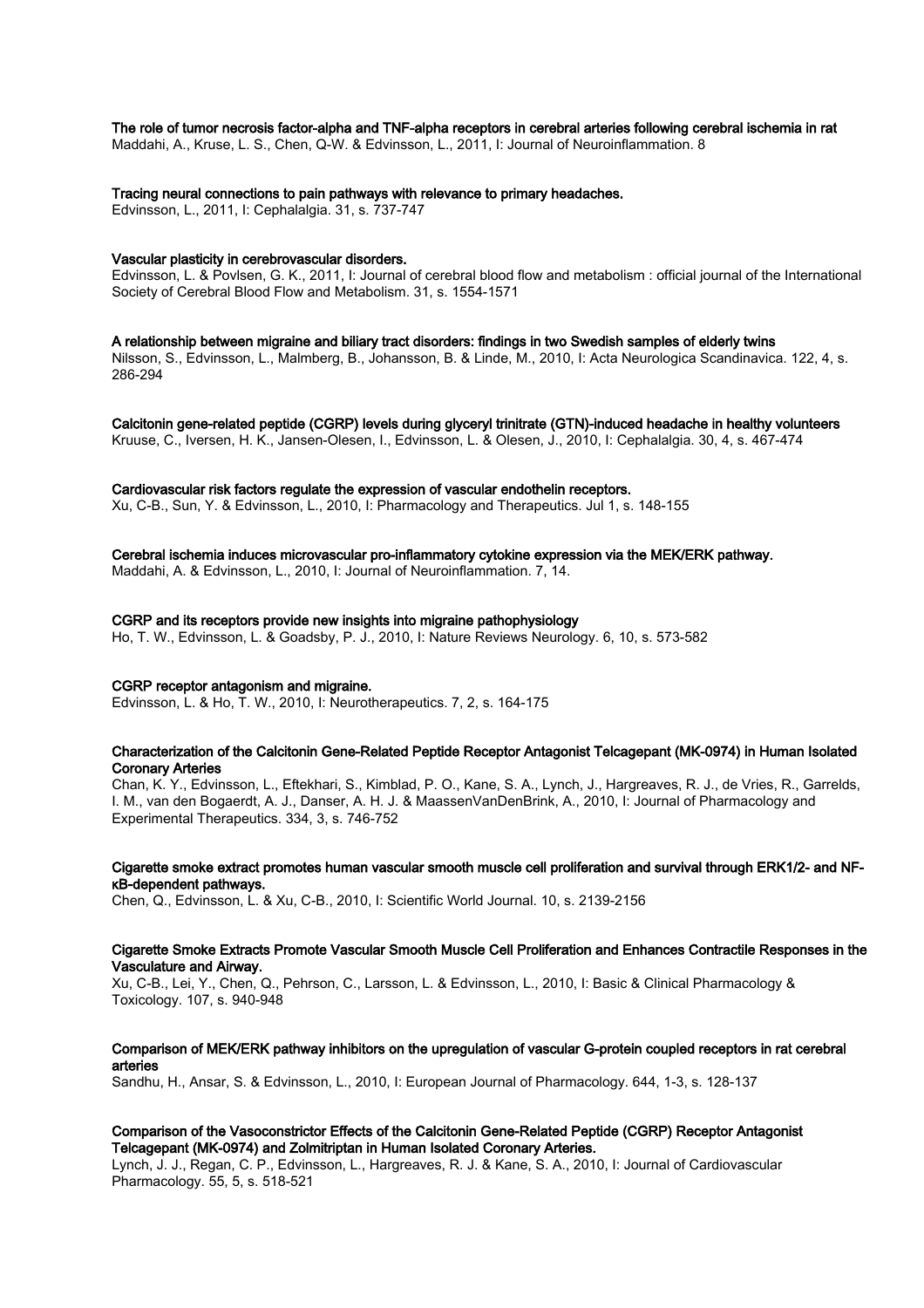## Differential distribution of calcitonin gene-related peptide (CGRP) and CGRP receptor components (CLR and RAMP1) in the human trigeminal ganglion.

Eftekhari, S., Salvatore, C. A., Calamari, A., Kane, S. A., Tajti, J. & Edvinsson, L., 2010, I: Neuroscience. 169, 2, s. 683- 696

Effect of Medication on Microvascular Vasodilatation in Patients with Systemic Lupus Erythematosus Bengtsson, C., Andersson, S., Edvinsson, L., Edvinsson, M-L., Sturfelt, G. & Nived, O., 2010, I: Basic & Clinical Pharmacology & Toxicology. 107, 6, s. 919-924

Effect of the calcitonin gene-related peptide (CGRP) receptor antagonist telcagepant in human cranial arteries. Edvinsson, L., Chan, K. Y., Eftekhari, S., Nilsson, E., de Vries, R., Säveland, H., Dirven, C. M. F., Danser, A. H. J. & MaassenVanDenBrink, A., 2010, I: Cephalalgia. 30, 10, s. 1233-1240

Effects on blood pressure in patients with refractory angina pectoris after enhanced external counterpulsation Bondesson, S., Pettersson, T., Ohlsson, O., Rahm Hallberg, I., Wackenfors, A. & Edvinsson, L., 2010, I: Blood Pressure. 19, 5, s. 287-294

Expressional Changes In Cerebrovascular Receptors After Global Cerebral Ischemia Johansson, S., Klitgaard-Povlsen, G. & Edvinsson, L., 2010, I: Hypertension. 56, 6, s. 1170-1170

Increased Tissue Endothelin-1 and Endothelin-B Receptor Expression in Temporal Arteries from Patients with Giant Cell Arteritis.

Dimitrijevic, I., Andersson, C., Rissler, P. & Edvinsson, L., 2010, I: Ophthalmology. 117, s. 628-636

Involvement of calcium-calmodulin-dependent protein kinase II in endothelin receptor expression in rat cerebral arteries Waldsee, R., Ahnstedt, H., Eftekhari, S. & Edvinsson, L., 2010, I: American Journal of Physiology: Heart and Circulatory Physiology. 298, 3, s. H823-H832

Kalcitoningenrelaterad peptid och migrän. Okad förståelse av patofysiologin kan leda till ny läkemedelsbehandling. Edvinsson, L., 2010, I: Läkartidningen. 107, 50, s. 3208-11

## LDL INCREASES VASCULAR ETB2 RECEPTOR EXPRESSION VIA ACTIVATION OF ERK1/2 AND P38 MAPK PATHWAYS

Zhang, Y., Zheng, J., Zhang, W., Edvinsson, L. & Xu, C-B., 2010, I: Atherosclerosis Supplements. 11, 2, s. P367

Local Enhanced Contractile Response Of Etb, 5-Ht1B And At1 Receptors Following Distal Focal Permanent Occlusion Rasmussen, M. N. P., Hornbak, M., Edvinsson, L. & Sheykhzade, M., 2010, I: Hypertension. 56, 6, s. 1170-1170

## Measurement of vasoactive neuropeptides in biological materials: Problems and pitfalls from 30 years of experience and novel future approaches

Edvinsson, L., Ekman, R. & Goadsby, P. J., 2010, I: Cephalalgia. 30, 6, s. 761-766

# New drugs in migraine treatment and prophylaxis: telcagepant and topiramate.

Edvinsson, L. & Linde, M., 2010, I: The Lancet. May 4, s. 645-655

NF-kappaB signaling mediates vascular smooth muscle endothelin type B receptor expression in resistance arteries. Zheng, J-P., Zhang, Y., Edvinsson, L., Hjalt, T. & Xu, C-B., 2010, I: European Journal of Pharmacology. Mar 4, s. 148-154

Possible sites of action of the new calcitonin gene-related peptide receptor antagonists. Eftekhari, S. & Edvinsson, L., 2010, I: Therapeutic Advances in Neurological Disorders. 3, 6, s. 369-378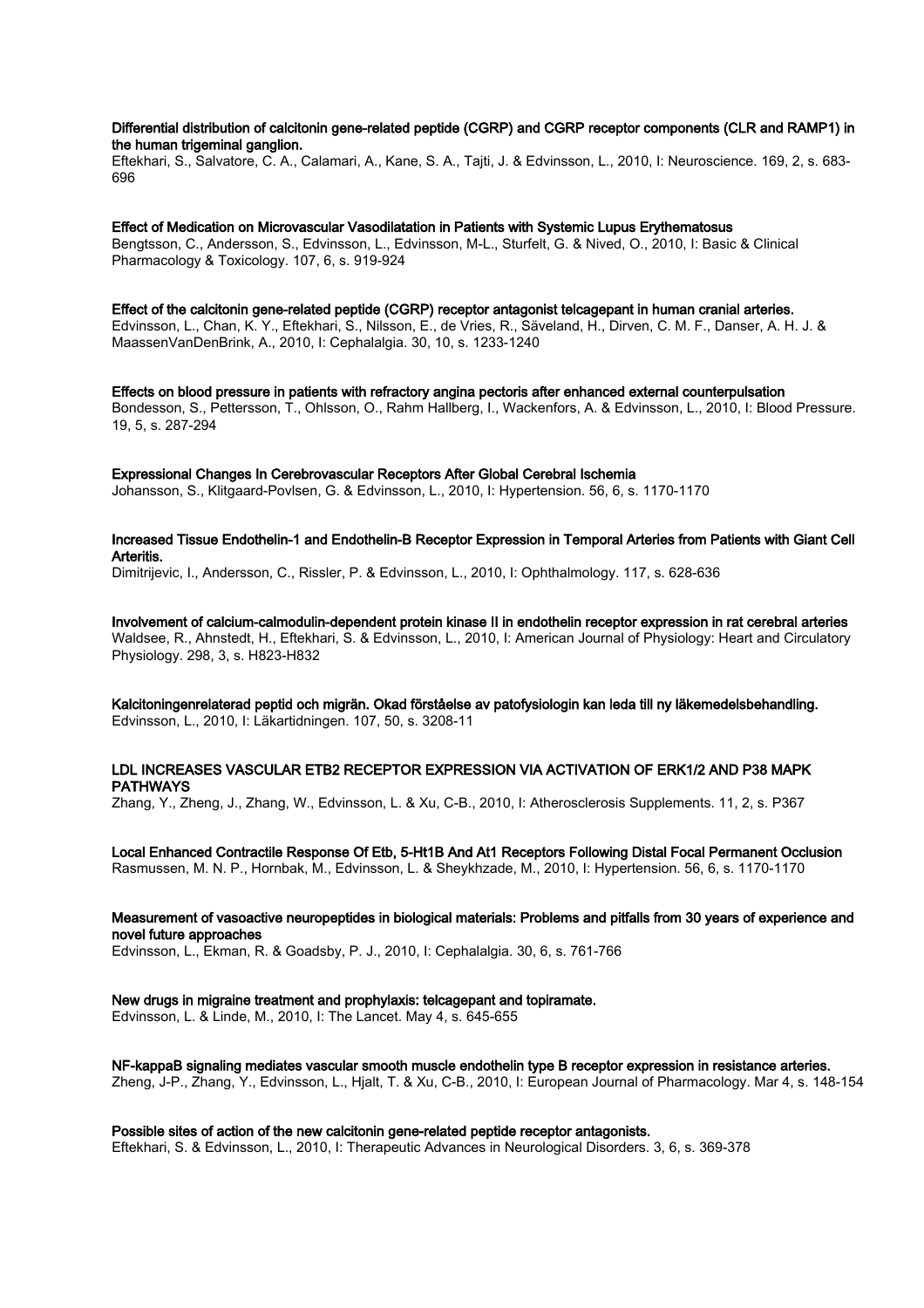#### Subarachnoid Hemorrhage Induces Enhanced Expression of Thromboxane A(2) Receptors in Rat Cerebral Arteries.

Ansar, S., Larsen, C., Maddahi, A. & Edvinsson, L., 2010, I: Brain Research. 1316, s. 163-172

#### Up-regulation of bradykinin receptors in rat bronchia via IkappaB kinase-mediated inflammatory signaling pathway.

Lei, Y., Zhang, Y., Cao, Y., Edvinsson, L. & Xu, C-B., 2010, I: European Journal of Pharmacology. 634, 1-3, s. 149-161

# Upregulation Of Contractile Endothelin Type B2 Receptors By Lipid-Soluble Cigarette Smoking Particles In Rat Cerebral Arteries Via Activation Of Mapk

Sandhu, H. S., Xu, C. B. & Edvinsson, L., 2010, I: Hypertension. 56, 6, s. 1170-1170

#### Upregulation of contractile endothelin type B receptors by lipid-soluble cigarette smoking particles in rat cerebral arteries via activation of MAPK

Sandhu, H., Xu, C-B. & Edvinsson, L., 2010, I: Toxicology and Applied Pharmacology. 249, 1, s. 25-32

## Up-regulation of endothelin receptors induced by cigarette smoke--involvement of MAPK in vascular and airway hyperreactivity.

Zhang, Y., Edvinsson, L. & Xu, C-B., 2010, I: Scientific World Journal. 10, s. 2157-2166

#### Up-Regulation of G-Protein-Coupled Receptors for Endothelin and Thromboxane by Lipid-Soluble Smoke Particles in Renal Artery of Rat

Xie, Y., Wang, S., Zhang, Y., Edvinsson, L. & Xu, C-B., 2010, I: Basic & Clinical Pharmacology & Toxicology. 107, 4, s. 803-812

## Brainstem and thalamic projections from a craniovascular sensory nervous center in the rostral cervical spinal dorsal horn of rats

Edvinsson, L., Liu, Y., Zhang, M. & Broman, J., 2009, I: Cephalalgia. 29, s. 114-115

## Brainstem and thalamic projections from a craniovascular sensory nervous centre in the rostral cervical spinal dorsal horn of rats.

Liu, Y., Broman, J., Zhang, M. & Edvinsson, L., 2009, I: Cephalalgia. 29, s. 935-948

## Calcitonin gene-related peptide (CGRP) levels during glyceryl trinitrate (GTN)-induced headache in healthy volunteers

Kruuse, C., Iversen, H. K., Jansen-Olesen, I., Edvinsson, L. & Olesen, J., 2009, I: European Journal of Neurology. 16, s. 44-44

#### Cerebral ischemia enhances vascular thromboxane receptor expressions

Ansar, S., Larsen, C. & Edvinsson, L., 2009, I: Journal of Cerebral Blood Flow and Metabolism. 29, s. S307-S307

#### Cerebrovascular endothelin receptor upregulation in cerebral ischemia.

Edvinsson, L., 2009, I: Current Vascular Pharmacology. 7, 1, s. 26-33

## Cerebrovascular gene regulation in brain diseases

Edvinsson, L., 2009, I: Journal of the Neurological Sciences. 283, 1-2, s. 246-246

## CGRP and CGRP receptor distribution in the human trigeminal ganglion

Eftekhari, S., Tajti, J. & Edvinsson, L., 2009, I: Cephalalgia. 29, s. 113-113

#### Characteriazation of the CGRP receptor antagonist telcagepant in human isolated cerebral and meningeal arteries Chan, K. Y., Edvinsson, L., Eftekhari, S., Nilsson, E., de Vries, R., Danser, J. A. H. & MaassenVanDenBrink, A., 2009, I: Cephalalgia. 29, s. 131-131

Characterization of the CGRP receptor antagonist telcagepant in human isolated coronary artery of different caliber Chan, K. Y., Edvinsson, L., Eftekhari, S., de Vries, R., Kane, S. A., Hargreaves, R. J., Danser, A. H. J. & MaassenVanDenBrink, A., 2009, I: Cephalalgia. 29, 12, s. 1358-1359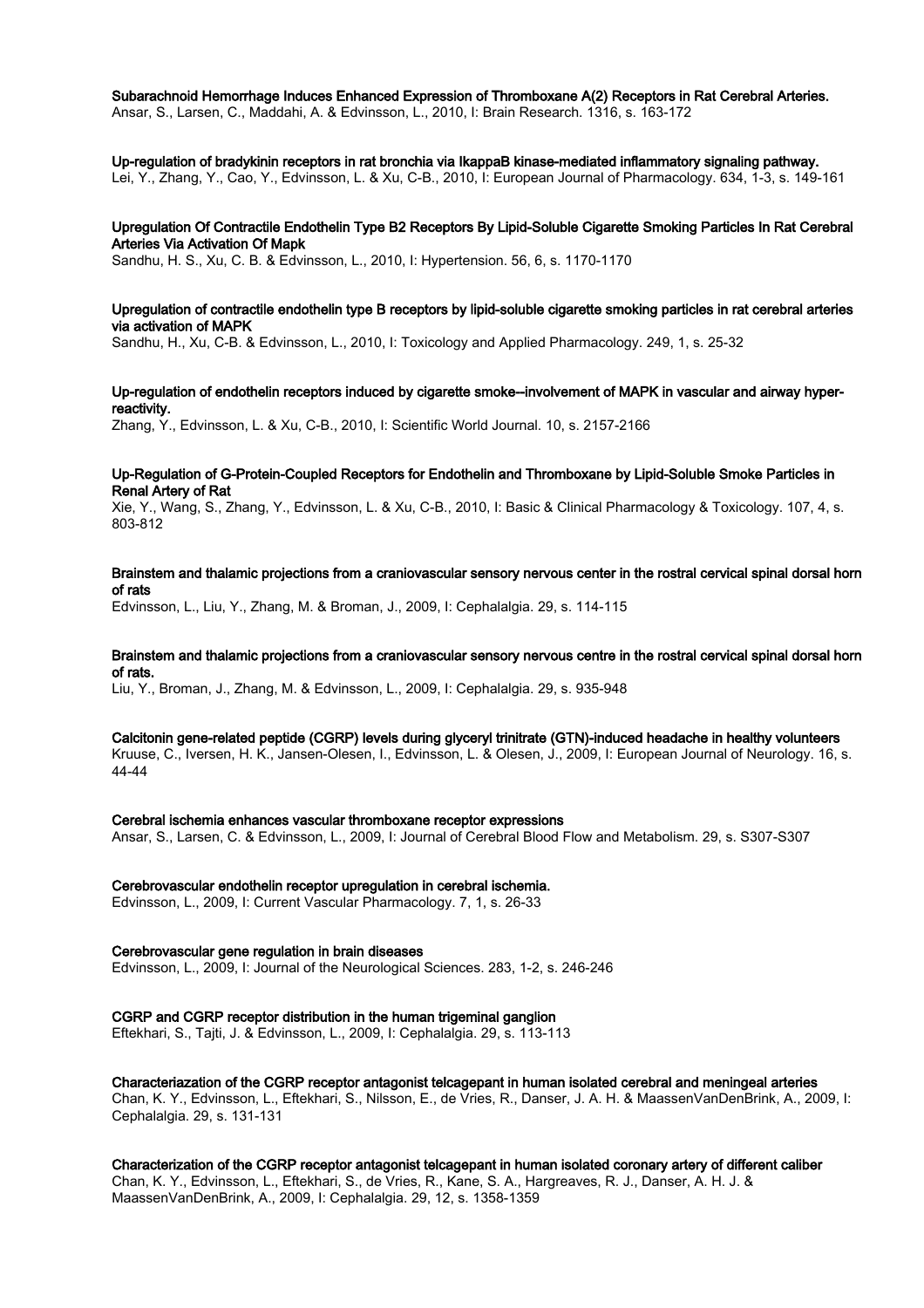Enhanced cerebrovascular expression of matrix metalloproteinase-9 and tissue inhibitor of metalloproteinase-1 via the MEK/ERK pathway during cerebral ischemia in the rat.

Maddahi, A., Chen, Q. & Edvinsson, L., 2009, I: BMC Neuroscience. 10, Jun 4, 56.

Enhanced contractile response of vascular contractile receptors following distal focal permanent occlusion Rasmussen, M. N. P., Hornbak, M. & Edvinsson, L., 2009, I: Journal of Cerebral Blood Flow and Metabolism. 29, s. S170- S171

Equal contribution of increased intracranial pressure and subarachnoid blood to cerebral blood flow reduction and receptor upregulation after subarachnoid hemorrhage.

Ansar, S. & Edvinsson, L., 2009, I: Journal of Neurosurgery. 111, s. 978-987

Impact of cytokines and growth factors on contractile endothelin receptors in rat cerebral arteries Stenman, E., Ahnstedt, H., Henriksson, M. & Edvinsson, L., 2009, I: Journal of Cerebral Blood Flow and Metabolism. 29, s. S116-S117

Increased angiotensin II type 1 receptor expression in temporal arteries from patients with giant cell arteritis. Dimitrijevic, I., Malmsjö, M., Andersson, C., Rissler, P. & Edvinsson, L., 2009, I: Ophthalmology. 116, 5, s. 990-996

Increased expression of endothelin ETB and angiotensin AT(1) receptors in peripheral resistance arteries of patients with suspected acute coronary syndrome

Dimitrijevic, I., Ekelund, U., Edvinsson, M. & Edvinsson, L., 2009, I: Heart and Vessels. 24, 6, s. 393-398

Increased expression of vascular endothelin type B and angiotensin type 1 receptors in patients with ischemic heart disease

Dimitrijevic, I., Edvinsson, M-L., Chen, Q., Malmsjö, M., Kimblad, P. O. & Edvinsson, L., 2009, I: BMC Cardiovascular Disorders. 9

## Increased perfusion pressure enhances the expression of endothelin (ETB) and angiotensin II (AT1, AT2) receptors in rat mesenteric artery smooth muscle cells.

Lindstedt, I., Xu, C-B., Zhang, Y. & Edvinsson, L., 2009, I: Blood Pressure. 18, 1, s. 78-85

Interaction Of Cytokines And Growth Factors On Contractile Endothelin Receptors In Rat Cerebral Arteries Ahnstedt, H., Stenman, E., Henriksson, M. & Edvinsson, L., 2009, I: Hypertension. 54, 5, s. 1176-1176

Intracellular calcium levels and vasoconstriction induced by 5-CT and s6c in rat after cerebral ischemia Ahnstedt, H., Waldsee, R. & Edvinsson, L., 2009, I: Journal of Cerebral Blood Flow and Metabolism. 29, s. S214-S215

Involvement of calcium-calmodulin dependent protein kinase II on endothelin receptor expression in cerebral arteries of rat Waldsee, R., Eftekhari, S. & Edvinsson, L., 2009, I: Journal of Cerebral Blood Flow and Metabolism. 29, s. S123-S123

# Lipid-soluble cigarette smoke particles upregulate contractile endothelin type B and thromboxane A2 receptors of rat middle cerebral arteries

Sandhu, H., Xu, C-B. & Edvinsson, L., 2009, I: Journal of Cerebral Blood Flow and Metabolism. 29, s. S114-S115

## Lipid-soluble cigarette smoking particles induce expression of inflammatory and extracellular-matrix-related genes in rat cerebral arteries.

Vikman, P., Xu, C-B. & Edvinsson, L., 2009, I: Vascular Health and Risk Management. 5, 1, s. 333-341

#### MAPK signalling pathway regulate cerebrovascular receptor expression in human cerebral arteries

Ansar, S., Nilsson, E., Nilsson, O., Säveland, H. & Edvinsson, L., 2009, I: Journal of Cerebral Blood Flow and Metabolism. 29, s. S495-S496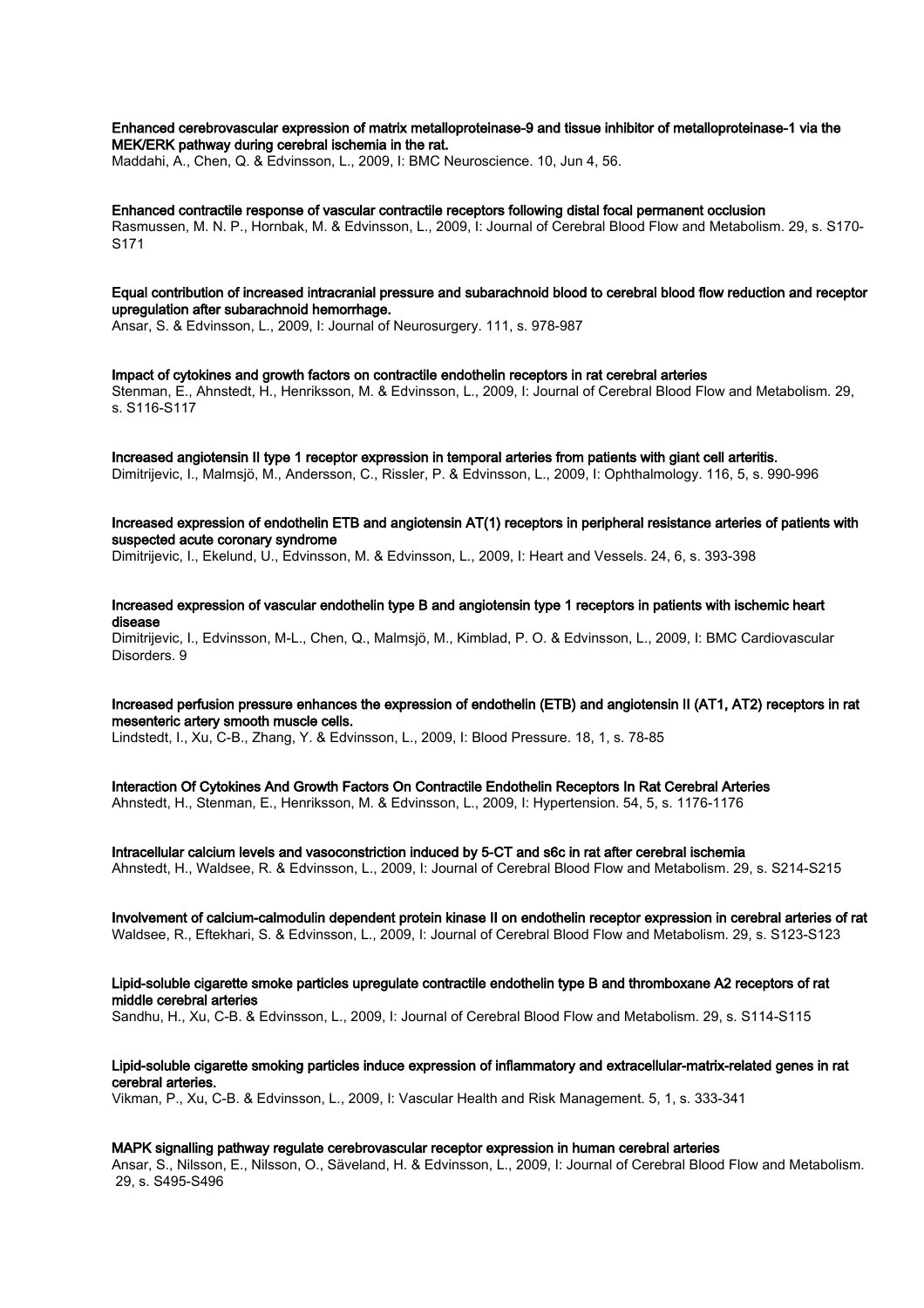#### RAF inhibition prevents activation of pro-inflammatory mediators in cerebral arteries after subarachnoid hemorrhage

Maddahi, A., Ansar, S. & Edvinsson, L., 2009, I: Journal of Cerebral Blood Flow and Metabolism. 29, s. S305-S305

## Role of ERK/MAPK in endothelin receptor signaling in human aortic smooth muscle cells.

Chen, Q., Edvinsson, L. & Xu, C-B., 2009, I: BMC Cell Biology. 10, Jul 3, 52.

#### Telcagepant provides new hope for people with migraine

Edvinsson, L., 2009, I: Nature Reviews Neurology. 5, 5, s. 240-242

#### Transcriptional Down-Regulation of Thromboxane A(2) Receptor Expression via Activation of MAPK ERK1/2, p38/NFkappa B Pathways

Zhang, W., Zhang, Y., Edvinsson, L. & Xu, C-B., 2009, I: Journal of Vascular Research. 46, 2, s. 162-174

## Attenuation of endothelium-dependent relaxation in rat mesenteric arteries by ApoB protein of low density lipoprotein, but not cholesterol

Zhang, Y., Zhang, W., Edvinsson, L. & Xu, C-B., 2008, I: Hypertension. 52, 4, s. 768-768

## Central projections of the sensory innervation of the rat middle meningeal artery.

Liu, Y., Broman, J. & Edvinsson, L., 2008, I: Brain Research. 1208, s. 103-110

#### Cerebral vasoconstriction after subarachnoid hemorrhage - Role of changes in vascular receptor phenotype

Hansen-Schwartz, J., Ansar, S. & Edvinsson, L., 2008, I: Frontiers in Bioscience. 13, s. 2160-2164

#### Cerebrovascular Angiotensin AT(1) Receptor Regulation in Cerebral Ischemia.

Edvinsson, L., 2008, I: Trends in Cardiovascular Medicine. 18, 3, s. 98-103

#### CGRP blockers in migraine therapy: where do they act?

Edvinsson, L., 2008, I: British Journal of Pharmacology. 155, s. 967-969

#### CGRP-receptor antagonism in migraine treatment.

Edvinsson, L., 2008, I: The Lancet. 372, 9656, s. 2089-2090

#### Changes in perfusion pressure alter vascular GPCR expression in rat mesenteric artery

Lindstedt, I., Nilsson, E., Xu, C-B., Zhang, Y. & Edvinsson, L., 2008, I: Journal of Hypertension. 26, Suppl. 1, s. S309- S309

#### Cigarette smoking leads to reduced relaxant responses of the cutaneous microcirculation.

Edvinsson, M., Andersson, S., Xu, C-B. & Edvinsson, L., 2008, I: Vascular Health and Risk Management. 4, 3, s. 699-704

#### Commentary on Viewpoint: The human cutaneous circulation as a model of generalized microvascular function. Edvinsson, L. & Andersson, S., 2008, I: Journal of Applied Physiology. 105, 1, s. 381-381

## Comments on Point:Counterpoint: Sympathetic activity does/does not influence cerebral blood flow. Sympathetic nerves influence the cerebral circulation.

Edvinsson, L., 2008, I: Journal of Applied Physiology. 105, 4, s. 1370-1371

Comparison of CGRP and NO responses in the human peripheral microcirculation of migraine and control subjects. Edvinsson, M-L. & Edvinsson, L., 2008, I: Cephalalgia. 28, 5, s. 563-566

Comparison of patients undergoing enhanced external counterpulsation and spinal cord stimulation for refractory angina pectoris.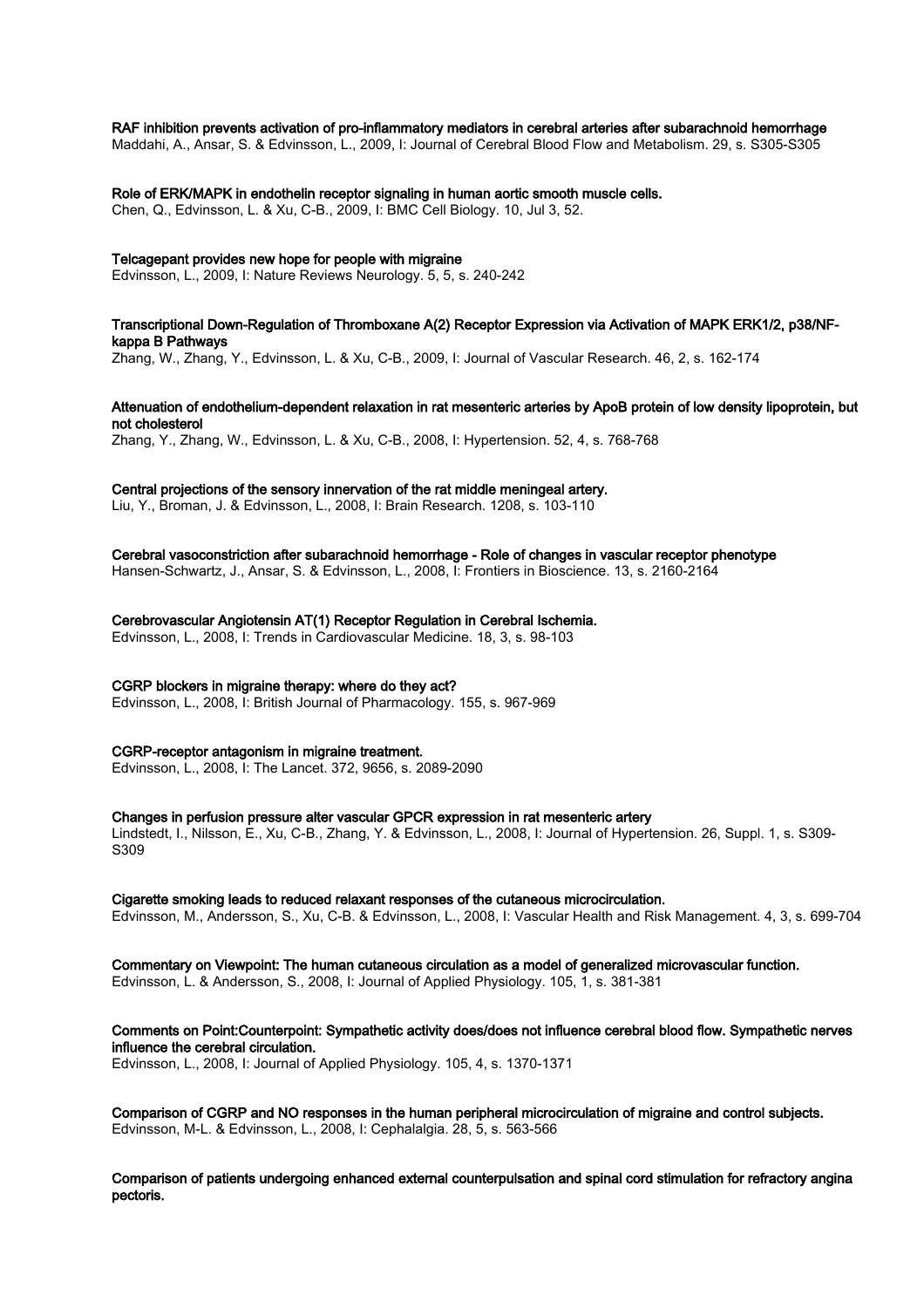Bondesson, S., Pettersson, T., Erdling, A., Rahm Hallberg, I., Wackenfors, A. & Edvinsson, L., 2008, I: Coronary Artery Disease. 19, 8, s. 627-634

#### Elevated intracranial pressure or subarachnoid blood responsible for reduction in cerebral blood flow after SAH

Ansar, S. & Edvinsson, L., 2008, Cerebral Vasospasm: New Strategies in Research and Treatment. Springer, Vol. 104. s. 231-233

#### Endothelin receptor-mediated vasodilatation: Effects of organ culture.

Nilsson, D., Wackenfors, A., Gustafsson, L., Ugander, M., Paulsson, P., Ingemansson, R., Edvinsson, L. & Malmsjö, M., 2008, I: European Journal of Pharmacology. 579, 1-3, s. 233-240

Enhanced expression of contractile endothelin ET(B) receptors in rat coronary artery after organ culture.

Johnsson, E., Maddahi, A., Wackenfors, A. & Edvinsson, L., 2008, I: European Journal of Pharmacology. 582, 1-3, s. 94- 101

Enhanced expressions of microvascular smooth muscle receptors after focal cerebral ischemia occur via the MAPK MEK/ERK pathway.

Maddahi, A. & Edvinsson, L., 2008, I: BMC Neuroscience. 9, 85.

## Enhanced external counter pulsation in treatment of refractory angina pectoris: two year outcome and baseline factors associated with treatment failure

Erdling, A., Bondesson, S., Pettersson, T. & Edvinsson, L., 2008, I: BMC Cardiovascular Disorders. 8, 39

#### High NT-proBNP Is a Strong Predictor of Outcome in Elderly Heart Failure Patients.

Andersson, S. E., Edvinsson, M-L., Björk, J. & Edvinsson, L., 2008, I: American Journal of Geriatric Cardiology. 17, 1, s. 13-20

Increased ET(A) and ET(B) receptor contraction in the left internal mammary artery from patients with hypertension. Nilsson, D., Wackenfors, A., Gustafsson, L., Edvinsson, L., Paulsson, P., Ingemansson, R. & Malmsjö, M., 2008, I: Journal of Human Hypertension. 22, 3, s. 226-229

## Lipid soluble smoke particles up-regulate vascular smooth muscle ETB receptors via activation of mitogen activating protein kinases and NF-kappaB pathways.

Xu, C-B., Zheng, J., Zhang, W., Zhang, Y. & Edvinsson, L., 2008, I: Toxicological Sciences. 106, 2, s. 546-555

PKC and MAPK signalling pathways regulate vascular endothelin receptor expression Nilsson, D., Wackenfors, A., Gustafsson, L., Ugander, M., Ingemansson, R., Edvinsson, L. & Malmsjö, M., 2008, I: European Journal of Pharmacology. 580, 1-2, s. 190-200

Subarachnoid hemorrhage induces upregulation of vascular receptors and reduction in rCBF via an ERKI/2 mechanism Ansar, S., Lundager Hansen, J. & Edvinsson, L., 2008, Cerebral Vasospasm: New Strategies in Research and Treatment. Springer, Vol. 104. s. 65-67

Subtype activation and interaction of protein kinase C and mitogen-activated protein kinase controlling receptor expression in cerebral arteries and microvessels after subarachnoid hemorrhage Ansar, S. & Edvinsson, L., 2008, I: Stroke: a journal of cerebral circulation. 39, 1, s. 185-190

The blood-brain barrier in migraine treatment. Edvinsson, L. & Tfelt-Hansen, P., 2008, I: Cephalalgia. 28, s. 1245-1258

The cardiovascular risk factor DMSO-soluble smoke particles enhance transcription and translation of endothelin type A receptors via activation of PKC epsilon and ERK1/2 pathways in vascular smooth muscle cells Xu, C-B., Zhang, Y., Zhang, W. & Edvinsson, L., 2008, I: Hypertension. 52, 4, s. 770-770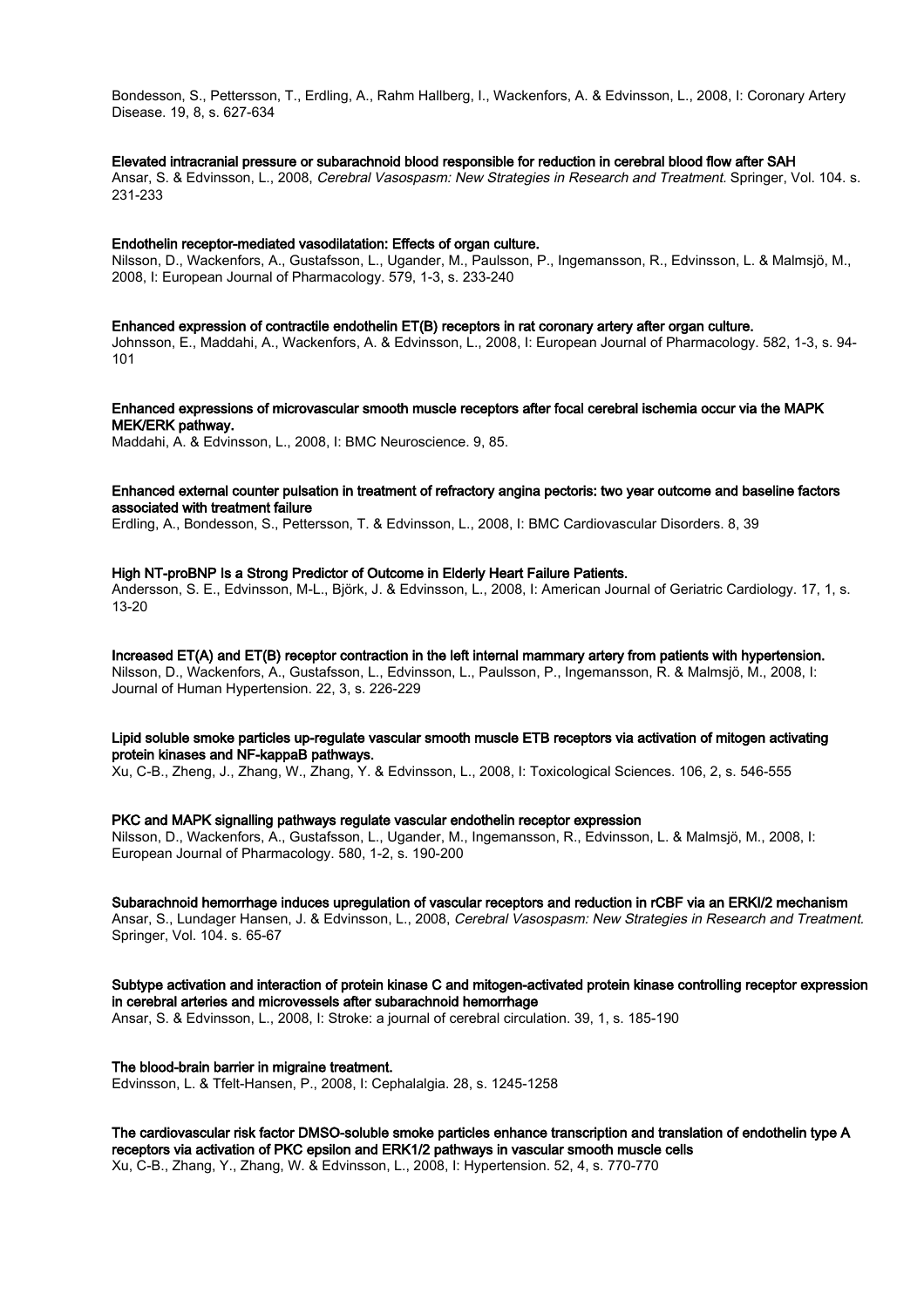## Transcriptional down-regulation of thromboxane A2 receptor expression via activation of intracellular MAPK ERK1/2 and p38/NF-kappa B inflammatory signal

Zhang, Y., Zhang, W., Edvinsson, L. & Xu, C. -B., 2008, I: Journal of Hypertension. 26, Suppl. 1, s. S24-S25

Treatment of migraine attacks based on the interaction with the trigemino-cerebrovascular system. Link, A., Kuris, A. & Edvinsson, L., 2008, I: Journal of Headache and Pain. 9, 41406.

#### Up-regulation of endothelin type B receptors in the human internal mammary artery in culture is dependent on protein kinase C and mitogen-activated kinase signaling pathways.

Nilsson, D., Gustafsson, L., Wackenfors, A., Gesslein, B., Edvinsson, L., Paulsson, P., Ingemansson, R. & Malmsjö, M., 2008, I: BMC Cardiovascular Disorders. 8, 21.

## Up-regulation of thromboxane A(2) receptor expression by lipid soluble smoking particles through post-transcriptional mechanisms.

Zhang, W., Zhang, Y., Edvinsson, L. & Xu, C-B., 2008, I: Atherosclerosis. 196, 2, s. 608-616

## Vascular endothelin type B receptor upregulation correlates with activation of inflammatory transcriptional factor NFkappaB

Zheng, J., Zhang, Y., Edvinsson, L. & Xu, C. -B., 2008, I: Journal of Hypertension. 26, Suppl. 1, s. S24-S24

#### Cerebral ischemia induces transcription of inflammatory and extracellular-matrix-related genes in rat cerebral arteries.

Vikman, P., Ansar, S., Henriksson, M., Stenman, E. & Edvinsson, L., 2007, I: Experimental Brain Research. 183, 4, s. 499- 510

## Cerebrovascular ETB, 5-HT1B and AT1 Receptor Upregulation Correlates with Reduction in Regional CBF after Subarachnoid Hemorrhage.

Ansar, S., Vikman, P., Nielsen, M. & Edvinsson, L., 2007, I: American Journal of Physiology: Heart and Circulatory Physiology. 293, 6, s. H3750-H3758

#### CGRP-Receptor Antagonism in Migraine Treatment.

Edvinsson, L. & Ahrend Petersen, K., 2007, I: CNS and Neurological Disorders - Drug Targets. 6, 4, s. 240-246

## Cooperative effect of angiotensin AT, and endothelin ETA receptor antagonism limits the brain damage after ischemic stroke in rat

Stenman, E., Waldsee, R., Henriksson, M., Maddahi, A. & Edvinsson, L., 2007, I: European Journal of Pharmacology. 570 , 1-3, s. 142-148

#### Effect of two novel CGRP-binding compounds in a closed cranial window rat model

Juhl, L., Edvinsson, L., Olesen, J. & Jansen-Olesen, I., 2007, I: European Journal of Pharmacology. 567, 1-2, s. 117-124

### Enhanced expression of CGRP in rat trigeminal ganglion neurons during cell and organ culture

Kuris, A., Xu, C-B., Zhou, M. F., Tajti, J., Uddman, R. & Edvinsson, L., 2007, I: Brain Research. 1173, s. 6-13

## Inhibitory effect of BIBN4096BS, CGRP(8-37), a CGRP antibody and an RNA-Spiegelmer on CGRP induced vasodilatation in the perfused and non-perfused rat middle cerebral artery.

Edvinsson, L., Nilsson, E. & Jansen-Olesen, I., 2007, I: British Journal of Pharmacology. 150, 5, s. 633-640

#### MEK1/2 inhibition attenuates vascular ET(A) and ET (B) receptor alterations after cerebral ischaemia.

Henriksson, M., Stenman, E., Vikman, P. & Edvinsson, L., 2007, I: Experimental Brain Research. 178, 4, s. 470-476

## Neurokinin-1 receptor antagonism in a rat model of subarachnoid hemorrhage: prevention of upregulation of contractile ETB and 5-HT1B receptors and cerebral blood flow reduction

Ansar, S., Svendgaard, N-A. & Edvinsson, L., 2007, I: Journal of Neurosurgery. 106, 5, s. 881-886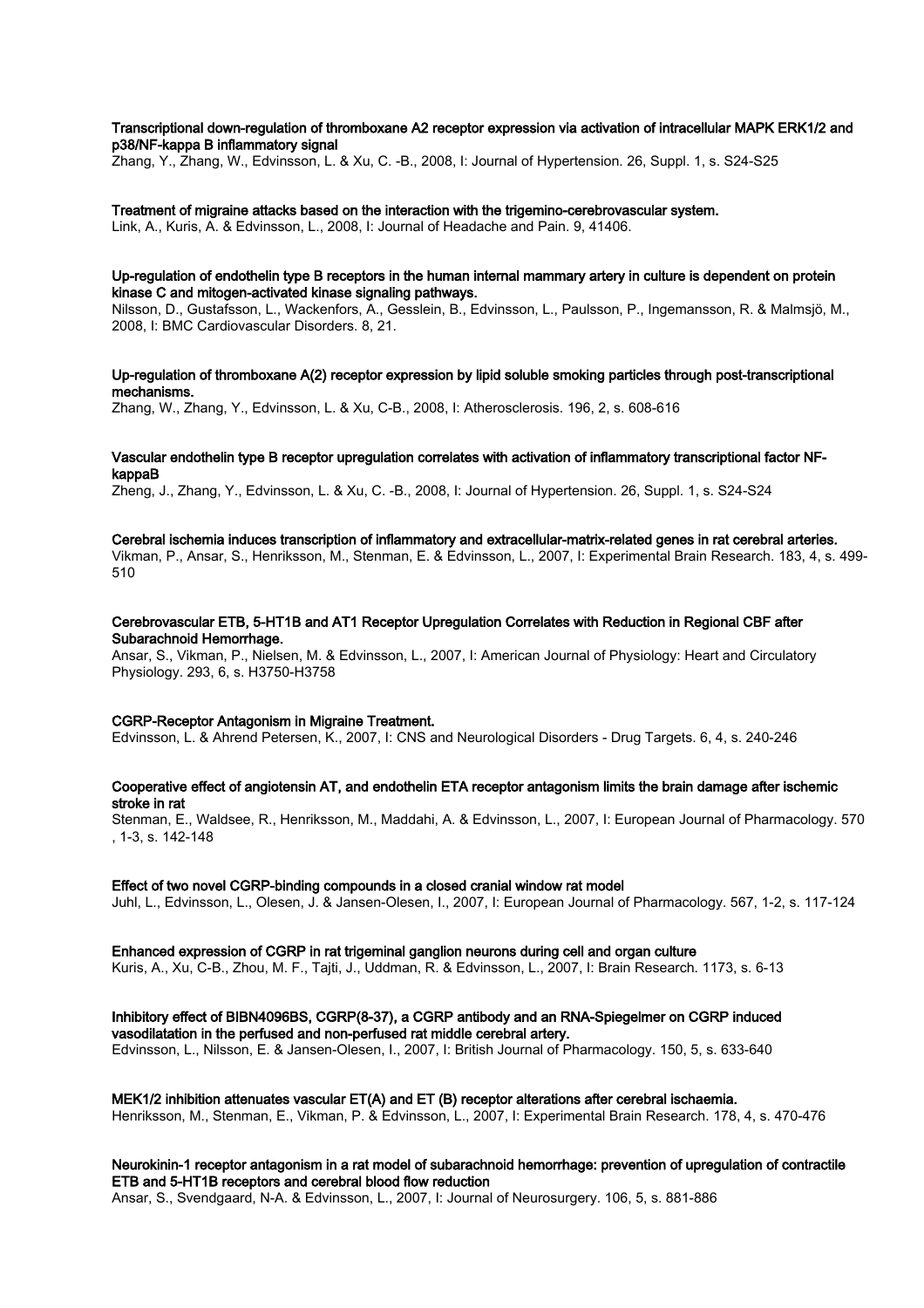#### Novel migraine therapy with calcitonin gene-regulated peptide receptor antagonists

Edvinsson, L., 2007, I: Expert Opinion on Therapeutic Targets. 11, 9, s. 1179-1188

## Pharmacokinetic and pharmacodynamic variability as possible causes for different drug responses in migraine. A comment

Tfelt-Hansen, P. & Edvinsson, L., 2007, I: Cephalalgia. 27, 10, s. 1091-1093

#### Protein kinase C inhibition attenuates vascular ETB receptor upregulation and decreases brain damage after cerebral ischemia in rat.

Henriksson, M., Stenman, E., Vikman, P. & Edvinsson, L., 2007, I: BMC Neuroscience. 8, s. 7-7

Protein kinase C inhibition prevents upregulation of vascular ET(B) and 5-HT(1B) receptors and reverses cerebral blood flow reduction after subarachnoid haemorrhage in rats. Ansar, S., Hansen-Schwartz, J. A., Vikman, P., Xu, C-B. & Edvinsson, L., 2007, I: Journal of Cerebral Blood Flow and Metabolism. 27, 1, s. 21-32

## Transcriptional regulation of inflammatory and extracellular matrix-regulating genes in experimental subarachnoid cerebral arteries following hemorrhage in rats

Vikman, P., Ansar, S. & Edvinsson, L., 2007, I: Journal of Neurosurgery. 107, 5, s. 1015-1022

#### Vasospasm - Response Ansar, S. & Edvinsson, L., 2007, I: Journal of Neurosurgery. 106, 5, s. 880-880

Angiotensin II-induced vasodilatation in cerebral arteries is mediated by endothelium-derived hyperpolarising factor. Wackenfors, A., Vikman, P., Nilsson, E., Edvinsson, L. & Malmsjö, M., 2006, I: European Journal of Pharmacology. 531, 1-3, s. 259-263

#### Endothelin ETA and ETB receptor expression in the human trigeminal ganglion.

Uddman, R., Tajti, J., Cardell, L-O., Sundler, F., Uddman, E. & Edvinsson, L., 2006, I: Neuroendocrinology Letters. 27, 3, s. 345-349

### ERK1/2 inhibition attenuates cerebral blood flow reduction and abolishes ET(B) and 5-HT(1B) receptor upregulation after subarachnoid hemorrhage in rat.

Ansar, S., Hansen-Schwartz, J. A., Vikman, P., Xu, C-B. & Edvinsson, L., 2006, I: Journal of Cerebral Blood Flow and Metabolism. 26, Nov 2, s. 846-856

ERK1/2 pathway involved in the expression of ETB receptors of the culturing smooth muscle cells of rat mesenteric artery Luo, G., Cao, Y. X., Xu, C-B., Ma, A. Q. & Edvinsson, L., 2006, I: Yao Xue Xue Bao. 41, 3, s. 257-262

#### Gene expression and molecular changes in cerebral arteries following subarachnoid hemorrhage in the rat.

Vikman, P., Ansar, S., Khurana, T., Hansen-Schwartz, J. & Edvinsson, L., 2006, I: Journal of Neurosurgery. 105, 3, s. 438- 444

Gene expression profiling in the human middle cerebral artery after cerebral ischemia.

Vikman, P. & Edvinsson, L., 2006, I: European Journal of Neurology. 13, 12, s. 1324-1332

#### Inhibition of PKC activity blocks the increase of ETB receptor expression in cerebral arteries.

Henriksson, M., Vikman, P., Stenman, E., Ansar, S. & Edvinsson, L., 2006, I: BMC Pharmacology. 6, s. 13-13

# Involvement of protein kinases on the upregulation of endothelin receptors in rat basilar and mesenteric arteries.

Waldsee, R. & Edvinsson, L., 2006, I: Experimental Biology and Medicine. 231, 4, s. 403-411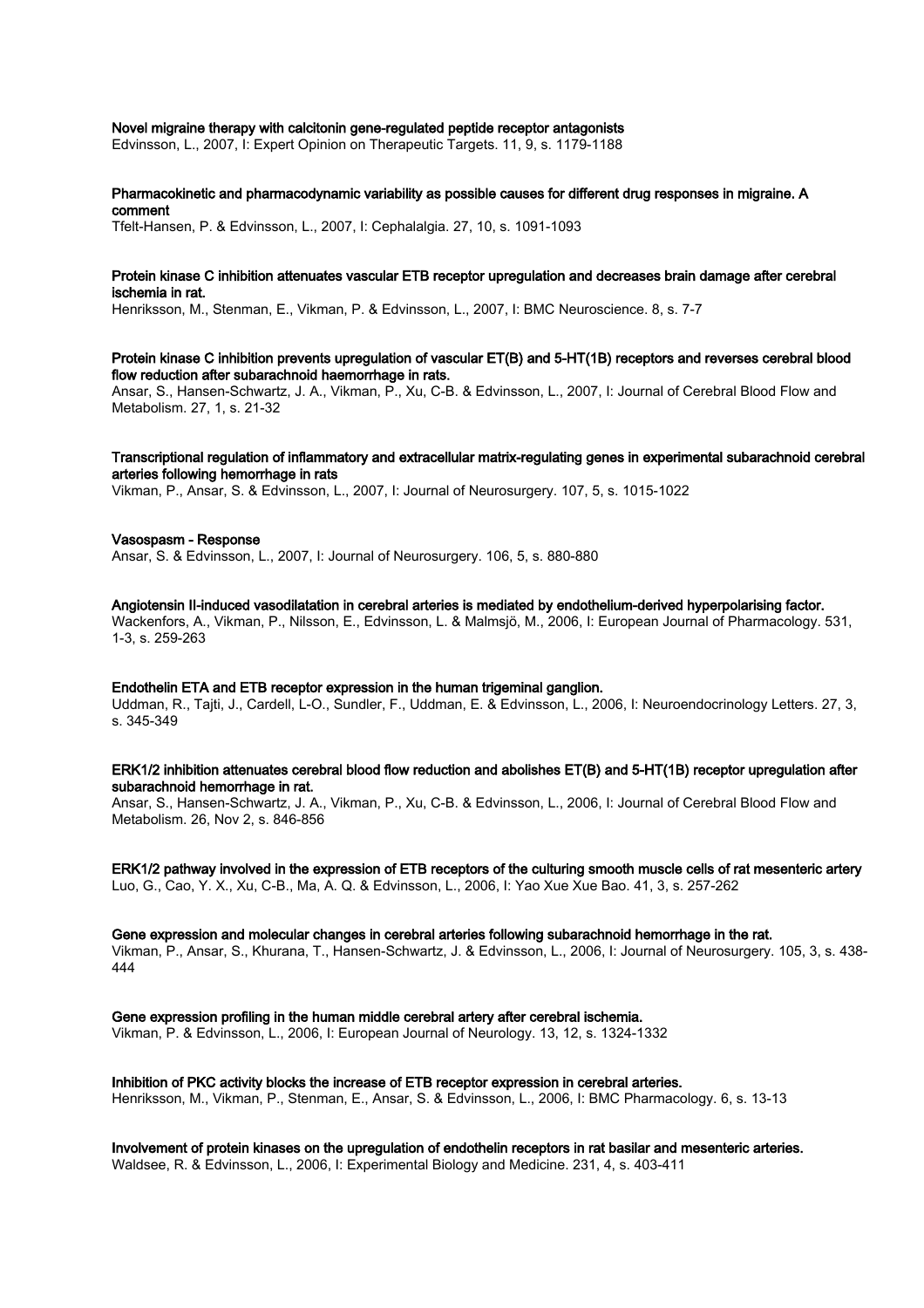#### Lipid-soluble smoke particles damage endothelial cells and reduce endothelium-dependent dilatation in rat and man

Zhang, JY., Cao, YX., Xu, C-B. & Edvinsson, L., 2006, I: BMC Cardiovascular Disorders. 6, 3

#### Neuronal signal substances as biomarkers of migraine

Edvinsson, L., 2006, I: Headache. 46, 7, s. 1088-1094

#### Neuropeptide Y and the cerebral circulation.

Edvinsson, L., 2006, I: EXS. 95, s. 105-12

#### Pharmacological and molecular comparison of K-ATP channels in rat basilar and middle cerebral arteries

Ploug, K. B., Edvinsson, L., Olesen, J. & Jansen-Olesen, I., 2006, I: European Journal of Pharmacology. 553, 1-3, s. 254- 262

Protection against myocardial ischaemia/reperfusion injury by PPAR-alpha activation is related to production of nitric oxide and endothelin-1

Bulhak, A., Sjoquist, PO., Xu, C-B., Edvinsson, L. & Pernow, J., 2006, I: Basic Research in Cardiology. 101, 3, s. 244-252

#### Reduced responsiveness of cutaneous microcirculation in essential hypertension - A pilot study

Lindstedt, I. H., Edvinsson, M-L. & Edvinsson, L., 2006, I: Blood Pressure. 15, 5, s. 275-280

## Smoking particles enhance endothelin A and endothelin B receptor-mediated contractions by enhancing translation in rat bronchi.

Granström, B., Xu, C-B., Nilsson, E., Vikman, P. & Edvinsson, L., 2006, I: BMC Pulmonary Medicine. 6, 6

The vasorelaxant effect of adrenomedullin, proadrenomedullin N-terminal 20 peptide and amylin in human skin Hasbak, P., Eskesen, K., Lind, H., Holst, J. & Edvinsson, L., 2006, I: Basic & Clinical Pharmacology & Toxicology. 99, 2, s. 162-167

Up-Regulation of alpha-Adrenoceptors in Rat Mesenteric Artery Involves Intracellular Signal Pathways. Cao, Y-X., Xu, C-B., Luo, G-G. & Edvinsson, L., 2006, I: Basic & Clinical Pharmacology & Toxicology. 98, 1, s. 61-67

Upregulation of endothelin ETB receptor-mediated vasoconstriction in rat coronary artery after organ culture Eskesen, K. & Edvinsson, L., 2006, I: European Journal of Pharmacology. 539, 3, s. 192-194

#### Vascular endothelin ET(B) receptor-mediated contraction requires phosphorylation of ERK1/2 proteins. Luo, G., Waldsee, R., Cao, Y-X., Edvinsson, L. & Xu, C-B., 2006, I: European Journal of Pharmacology. 538, 1-3, s. 124-

131

## Calcitonin gene-related peptide in cervicogenic headache

Frese, A., Schilgen, M., Edvinsson, L., Frandsen, E. & Evers, S., 2005, I: Cephalalgia. 25, 9, s. 700-703

## Clinical data on the CGRP antagonist BIBN4096BS for treatment of migraine attacks.

Edvinsson, L., 2005, I: CNS Drug Reviews. 11, 1, s. 69-76

## Correlation between CGRP and migraine attacks

Edvinsson, L., 2005, I: Cephalalgia. 25, 3, s. 163-164

## Enhanced Transcription of Contractile 5-Hydroxytryptamine 2A Receptors via Extracellular Signal-Regulated Kinase 1/2 after Organ Culture of Rat Mesenteric Artery.

Cao, Y-X., He, L-C., Xu, C-B., Luo, G-G. & Edvinsson, L., 2005, I: Basic & Clinical Pharmacology & Toxicology. 96, 4, s. 282-288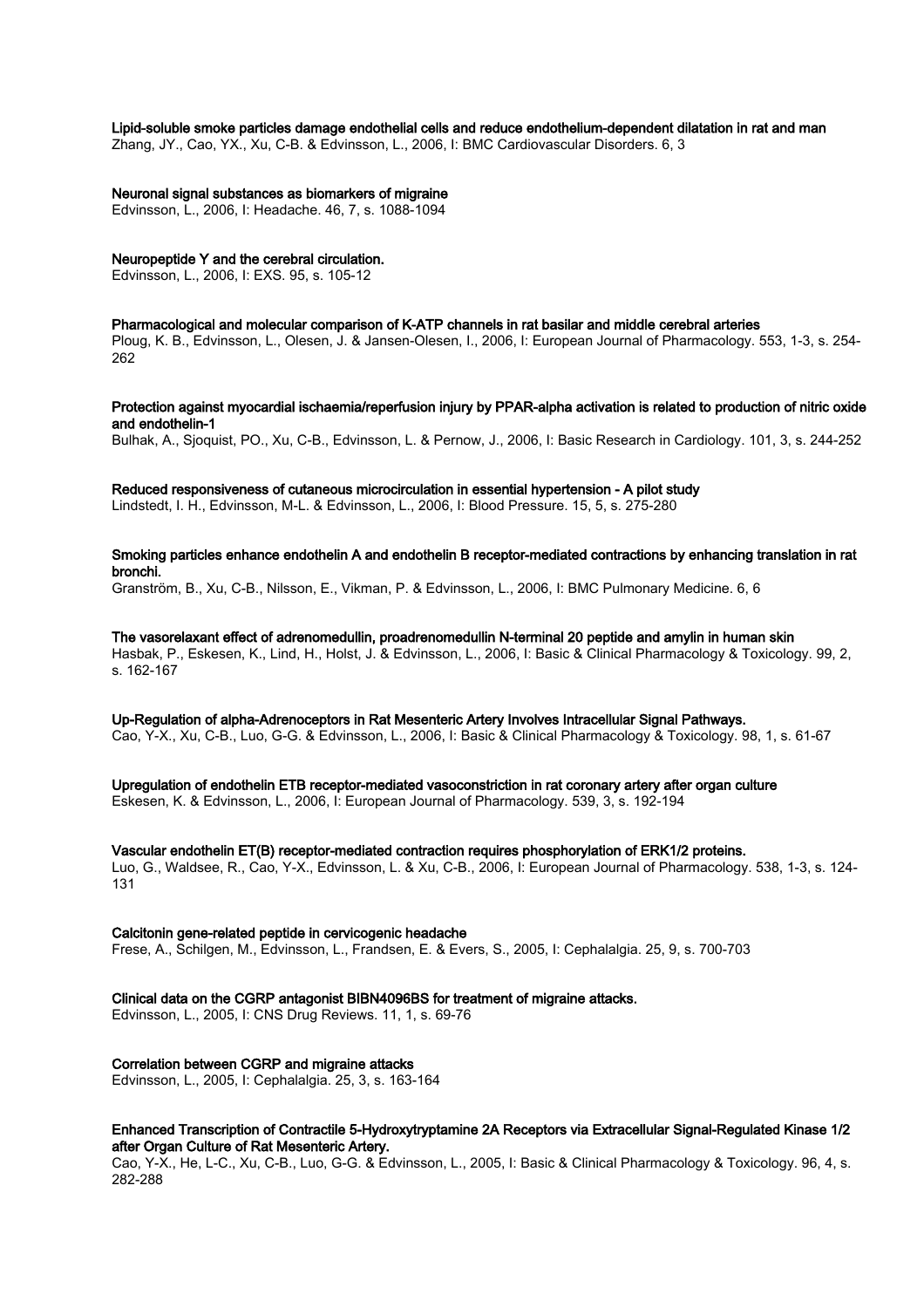#### Expression of inducible nitric oxide synthase in trigeminal ganglion cells during culture

Jansen-Olesen, I., Zhou, M., Zinck, T., Xu, C-B. & Edvinsson, L., 2005, I: Basic & Clinical Pharmacology & Toxicology. 97 , 6, s. 355-363

#### Induces vasodilatation of rat mesenteric artery in vitro mainly by inhibiting receptor-mediated Ca2+-influx and Ca2+ release

Cao, YX., Zheng, JP., He, JY., Li, J., Xu, C-B. & Edvinsson, L., 2005, I: Archives of Pharmacal Research. 28, 6, s. 709- 715

#### Neurobiology in primary headaches.

Edvinsson, L. & Uddman, R., 2005, I: Brain Research Reviews. 48, 3, s. 438-456

#### Phosphodiesterase 5 and effects of sildenafil on cerebral arteries of man and guinea pig

Kruuse, C., Khurana, TS., Rybalkin, SD., Birk, S., Engel, U., Edvinsson, L. & Olesen, J., 2005, I: European Journal of Pharmacology. 521, 1-3, s. 105-114

# Presence and function of the calcitonin gene-related peptide receptor on rat pial arteries investigated in vitro and in vivo

Petersen, KA., Nilsson, E., Olesen, J. & Edvinsson, L., 2005, I: Cephalalgia. 25, 6, s. 424-432

## Triptan-induced contractile (5-HT1B receptor) responses in human cerebral and coronary arteries: relationship to clinical effect

Edvinsson, L., Uddman, E., Wackenfors, A., Davenport, A., Longmore, J. & Malmsjö, M., 2005, I: Clinical Science. 109, 3, s. 335-342

#### Triptans Induce Vasoconstriction of Human Arteries and Veins from the Thoracic Wall.

Wackenfors, A., Jarvius, M., Ingemansson, R., Edvinsson, L. & Malmsjö, M., 2005, I: Journal of Cardiovascular Pharmacology. 45, 5, s. 476-484

#### Vasodilation effect of atropine on rat mesenteric artery

Zheng, J., Cao, Y. X., Xu, C-B. & Edvinsson, L., 2005, I: Yao Xue Xue Bao. 40, 5, s. 402-405

#### Vasodilator effect of endothelin in cutaneous microcirculation of heart failure patients.

Andersson, S. E., Edvinsson, M-L., Alving, K. & Edvinsson, L., 2005, I: Basic & Clinical Pharmacology & Toxicology. 97, 2 , s. 80-85

#### Analysis of ET-A and ET-B receptors using an isolated perfused rat lung preparation.

Granström, B., Nilsson, E., Hultkvist-Bengtsson, U. & Edvinsson, L., 2004, I: Acta Physiologica Scandinavica. 181, 2, s. 259-264

#### Angiotensin II receptor mRNA expression and vasoconstriction in human coronary arteries: effects of heart failure and age.

Wackenfors, A., Pantev, E., Emilson, M., Edvinsson, L. & Malmsjö, M., 2004, I: Basic & Clinical Pharmacology & Toxicology. 95, 6, s. 266-272

## Blockade of CGRP receptors in the intracranial vasculature: a new target in the treatment of headache.

Edvinsson, L., 2004, I: Cephalalgia. 24, 8, s. 611-622

## Central projections of sensory innervation of the rat superior sagittal sinus.

Liu, Y., Broman, J. & Edvinsson, L., 2004, I: Neuroscience. 129, 2, s. 431-437

## Cerebral Ischemia Enhances Vascular Angiotensin AT1 Receptor-Mediated Contraction in Rats.

Stenman, E. & Edvinsson, L., 2004, I: Stroke: a journal of cerebral circulation. 35, 4, s. 970-974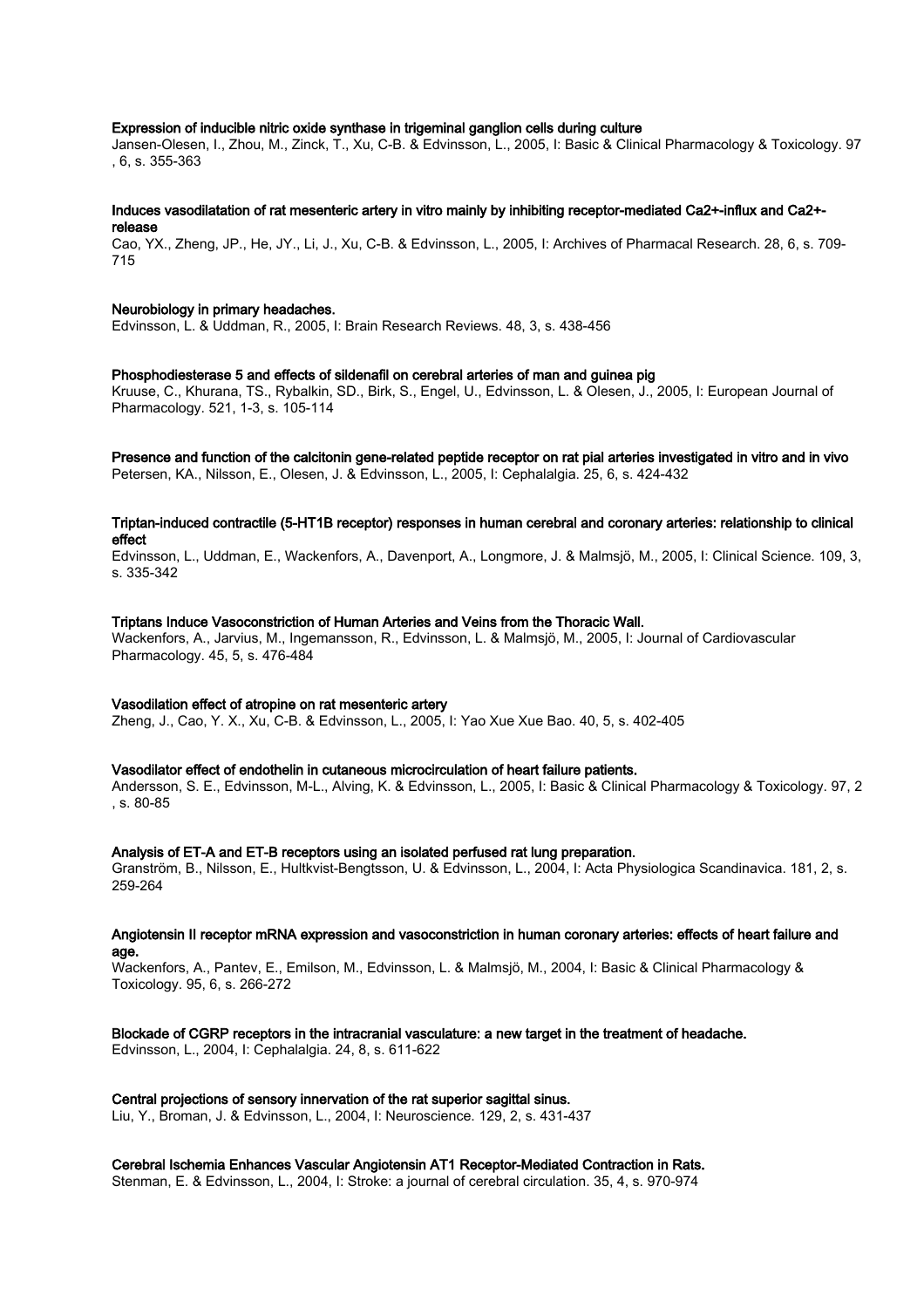#### Importance of ERK1/2 in upregulation of endothelin type B receptors in cerebral arteries

Henriksson, M., Xu, C-B. & Edvinsson, L., 2004, I: British Journal of Pharmacology. 142, 7, s. 1155-1161

#### Ischemic heart disease down-regulates angiotensin type 1 receptor mRNA in human coronary arteries.

Wackenfors, A., Emilson, M., Ingemansson, R., Edvinsson, L. & Malmsjö, M., 2004, I: European Journal of Pharmacology. 503, 1-3, s. 147-153

#### Ischemic heart disease induce upregulation of endothelin receptor mRNA in human coronary arteries.

Wackenfors, A., Emilson, M., Ingemansson, R., Hortobagyi, T., Szok, D., Tajti, J., Vecsei, L., Edvinsson, L. & Malmsjö, M. , 2004, I: European Journal of Pharmacology. 484, 1, s. 103-109

## Neuronal expression and regulation of CGRP promoter activity following viral gene transfer into cultured trigeminal ganglia neurons

Durham, PL., Dong, PX., Belasco, KT., Kasperski, J., Gierasch, WW., Edvinsson, L., Heistad, DD., Faraci, FM. & Russo, AF., 2004, I: Brain Research. 997, 1, s. 103-110

## Noncompetitive antagonism of BIBN4096BS on CGRP-induced responses in human subcutaneous arteries

Sheykhzade, M., Lind, H. & Edvinsson, L., 2004, I: British Journal of Pharmacology. 143, 8, s. 1066-1073

## Peptidergic and non-peptidergic innervation and vasomotor responses of human lenticulostriate and posterior cerebral arteries

Jansen-Olesen, I., Gulbenkian, S., Engel, U., Sa, MC. & Edvinsson, L., 2004, I: Peptides. 25, 12, s. 2105-2114

#### Sphingosine signaling and atherogenesis.

Xu, C-B., Hansen-Schwartz, J. & Edvinsson, L., 2004, I: Acta Pharmacologica Sinica. 25, 7, s. 849-854

## Transcriptional up-regulation in expression of 5-hydroxytryptamine2A and transcriptional down-regulation of angiotensin II type 1 receptors during organ culture of rat mesenteric artery.

Luo, G., Xu, C-B., Cao, Y-X. & Edvinsson, L., 2004, I: Basic & Clinical Pharmacology & Toxicology. 95, 6, s. 280-287

#### Up-regulation of endothelin receptor function and mRNA expression in airway smooth muscle cells following sephadexinduced airway inflammation.

Granström, B., Xu, C-B., Nilsson, E., Bengtsson, U. H. & Edvinsson, L., 2004, I: Basic & Clinical Pharmacology & Toxicology. 95, 1, s. 43-48

## Central projections of sensory innervation of the rat superficial temporal artery.

Liu, Y., Zhang, M., Broman, J. & Edvinsson, L., 2003, I: Brain Research. 966, 1, s. 126-133

#### Cutaneous vascular reactivity is reduced in aging and in heart failure: association with inflammation

Andersson, S. E., Edvinsson, M. L. & Edvinsson, L., 2003, I: Clinical Science. 105, 6, s. 699-707

#### Endothelium-Dependent Relaxant Responses to Selective 5-HT(1B/1D) Receptor Agonists in the Isolated Middle Cerebral Artery of the Rat.

Hansen-Schwartz, J., Løvland Hoel, N., Nilsson, E., Tfelt-Hansen, P. & Edvinsson, L., 2003, I: Journal of Vascular Research. 40, 6, s. 561-566

#### In-depth characterization of CGRP receptors in human intracranial arteries

Jansen-Olesen, I., Jorgensen, L., Engel, U. & Edvinsson, L., 2003, I: European Journal of Pharmacology. 481, 2-3, s. 207- 216

#### Intracellular Pathways Involved in Upregulation of Vascular Endothelin Type B Receptors in Cerebral Arteries of the Rat. Henriksson, M., Stenman, E. & Edvinsson, L., 2003, I: Stroke: a journal of cerebral circulation. 34, 6, s. 1479-1483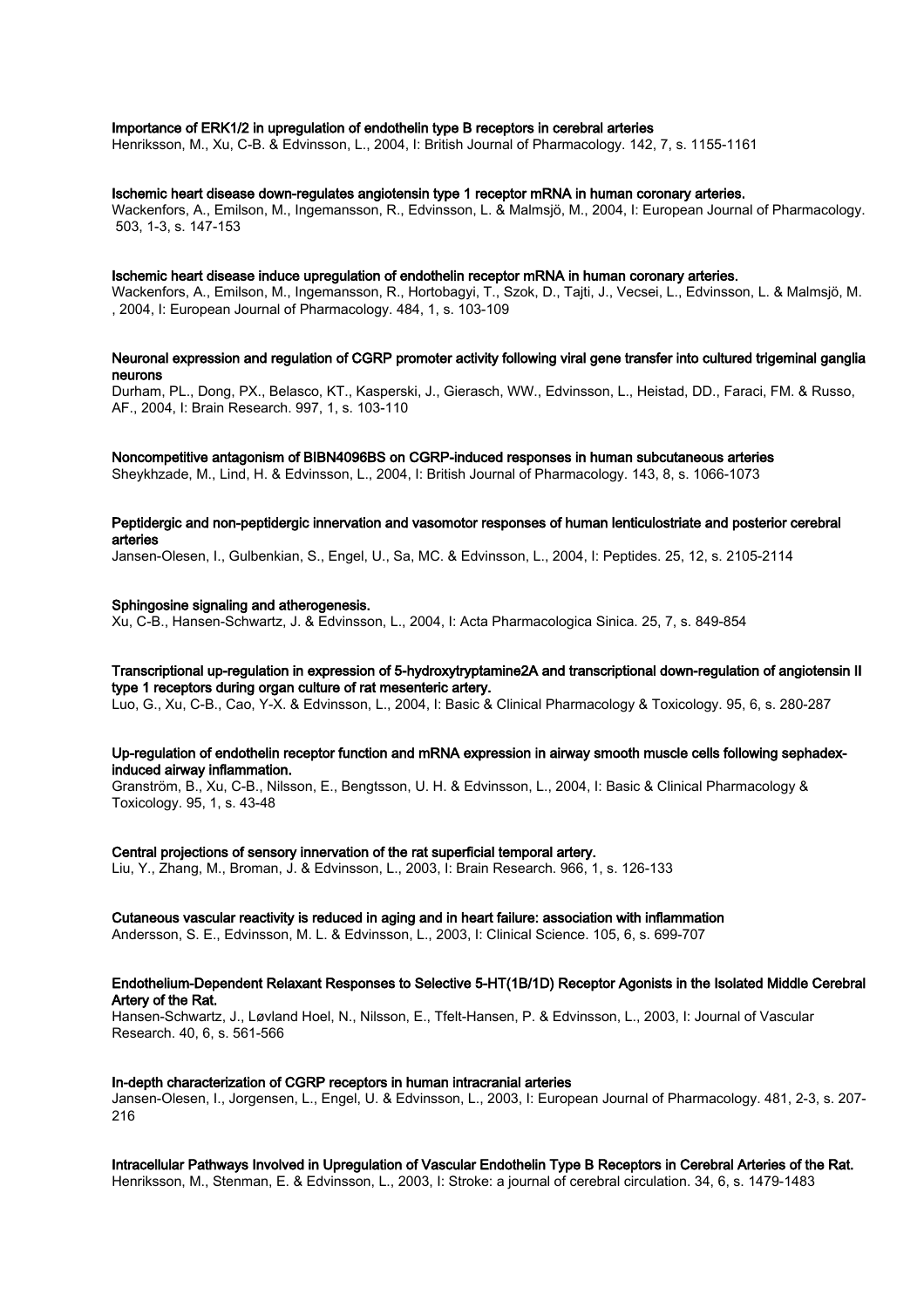## New therapeutic target in primary headaches - blocking theCGRP receptor.

Edvinsson, L., 2003, I: Expert Opinion on Therapeutic Targets. 7, 3, s. 377-383

## Nociceptin immunoreactivity and receptor mRNA in the human trigeminal ganglion.

Hou, M., Uddman, R., Tajti, J. & Edvinsson, L., 2003, I: Brain Research. 964, 2, s. 179-186

#### Potent P2Y6 receptor mediated contractions in human cerebral arteries

Malmsjö, M., Hou, M., Pendergast, W., Erlinge, D. & Edvinsson, L., 2003, I: BMC Pharmacology. 3, 4.

## Role of mitogen-activated protein kinases in endothelin ETB receptor up-regulation after organ culture of rat mesenteric artery.

Uddman, E., Henriksson, M., Eskesen, K. & Edvinsson, L., 2003, I: European Journal of Pharmacology. 482, 1-3, s. 39-47

#### Subarachnoid Hemorrhage Enhances Endothelin Receptor Expression and Function in Rat Cerebral Arteries. Hansen-Schwartz, J., Hoel, N., Zhou, M., Xu, C-B., Svendgaard, N. & Edvinsson, L., 2003, I: Neurosurgery. 52, 5, s. 1188- 1194

#### Subarachnoid hemorrhage-induced upregulation of the 5-HT1B receptor in cerebral arteries in rats

Hansen-Schwartz, J., Hoel, NL., Xu, C-B., Svendgaard, NA. & Edvinsson, L., 2003, I: Journal of Neurosurgery. 99, 1, s. 115-120

The stable pyrimidines UDPbetaS and UTPgammaS discriminate between contractile cerebrovascular P2 receptors. Malmsjö, M., Hou, M., Pendergast, W., Erlinge, D. & Edvinsson, L., 2003, I: European Journal of Pharmacology. 458, 3, s. 305-311

Vasogen's immune modulation therapy (IMT) improves postischemic foot skin blood flow and transcutaneous pO(2) recovery rates in patients with advanced peripheral arterial occlusive disease. Edvinsson, L., Edvinsson, M. L. & Angus Deveber, G., 2003, I: International Angiology. 22, 2, s. 141-147

# Adenosine A(1) receptor agonists inhibit trigeminovascular nociceptive transmission

Goadsby, PJ., Hoskin, KL., Storer, RJ., Edvinsson, L. & Connor, HE., 2002, I: Brain. 125, s. 1392-1401

Analysis of the time course for organ culture-induced endothelin ET(B) receptor upregulation in rat mesenteric arteries. Möller, S., Uddman, E., Welsh, N., Edvinsson, L. & Adner, M., 2002, I: European Journal of Pharmacology. 454, 2-3, s. 209-215

# An immunocytochemical investigation of human trigeminal nucleus caudalis: CGRP, substance P and 5-HT1D-receptor immunoreactivities are expressed by trigeminal sensory fibres

Smith, D., Hill, RG., Edvinsson, L. & Longmore, J., 2002, I: Cephalalgia. 22, 6, s. 424-431

## Capsaicin receptor immunoreactivity in the human trigeminal ganglion.

Hou, M., Uddman, R., Tajti, J., Kanje, M. & Edvinsson, L., 2002, I: Neuroscience Letters. 330, 3, s. 223-226

## Cerebral ischemia upregulates vascular endothelin ETB receptors in rat

Stenman, E., Malmsjö, M., Uddman, E., Gidö, G., Wieloch, T. & Edvinsson, L., 2002, I: Stroke: a journal of cerebral circulation. 33, 9, s. 2311-2316

## Comparison of the antagonistic effects of different angiotensin II receptor blockers in human coronary arteries.

Pantev, E., Stenman, E., Wackenfors, A., Edvinsson, L. & Malmsjö, M., 2002, I: European Journal of Heart Failure. 4, 6, s. 699-705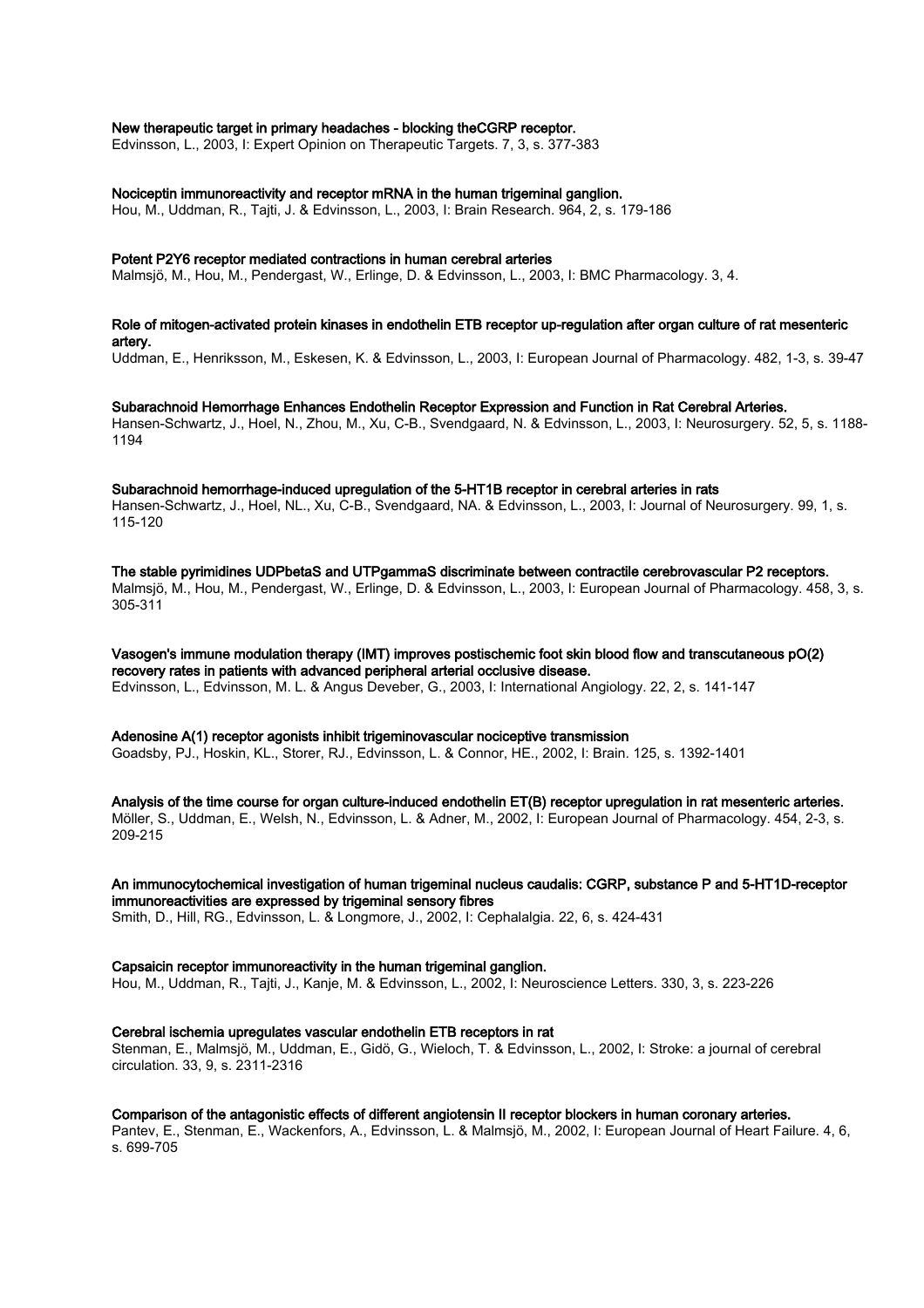## D-erythro-N,N-dimethylsphingosine inhibits bFGF-induced proliferation of cerebral, aortic and coronary smooth muscle cells.

Xu, C-B., Zhang, Y., Stenman, E. & Edvinsson, L., 2002, I: Atherosclerosis. 164, 2, s. 237-243

## Distribution of mRNA for VIP and PACAP receptors in human cerebral arteries and cranial ganglia.

Knutsson, M. & Edvinsson, L., 2002, I: NeuroReport. 13, 4, s. 507-509

## Effect of the CGRP receptor antagonist BIBN4096BS in human cerebral, coronary and omental arteries and in SK-N-MC cells.

Edvinsson, L., Alm, R., Shaw, D., Rutledge, R. Z., Koblan, K. S., Longmore, J. & Kane, S. A., 2002, I: European Journal of Pharmacology. 434, 1-2, s. 49-53

## Enhanced vasodilator responses to calcitonin gene-related peptide (CGRP) in subcutaneous arteries in human hypertension.

Lind, H. & Edvinsson, L., 2002, I: Journal of Human Hypertension. 16, 1, s. 53-59

#### Expression of ETA and ETB receptor mRNA in human cerebral arteries

Hansen-Schwartz, J., Szok, D. & Edvinsson, L., 2002, I: British Journal of Neurosurgery. 16, 2, s. 149-153

#### Human endothelin subtype a receptor enhancement during tissue culture via de novo transcription

Hansen-Schwartz, J., Nordström, C-H. & Edvinsson, L., 2002, I: Neurosurgery. 50, 1, s. 127-133

#### Immunohistochemical localization of calcitonin receptor-like receptor and receptor activity-modifying proteins in the human cerebral vasculature

Oliver, K. R., Wainwright, A., Edvinsson, L., Pickard, J. D. & Hill, R. G., 2002, I: Journal of Cerebral Blood Flow and Metabolism. 22, 5, s. 620-629

## Neuropeptide expression in the human trigeminal nucleus caudalis and in the cervical spinal cord C1 and C2.

Uddman, R., Tajti, J., Hou, M., Sundler, F. & Edvinsson, L., 2002, I: Cephalalgia. 22, 2, s. 112-116

#### Neuropeptide Y Y1 and neuropeptide Y Y2 receptors in human cardiovascular tissues.

Uddman, R., Möller, S., Nilsson, T., Nyström, S., Ekstrand, J. & Edvinsson, L., 2002, I: Peptides. 23, 5, s. 927-934

## Organ culture: a new model for vascular endothelium dysfunction.

Alm, R., Edvinsson, L. & Malmsjö, M., 2002, I: BMC Cardiovascular Disorders. 2, 1

## P2Y receptor-induced EDHF vasodilatation is of primary importance for the regulation of perfusion pressure in the peripheral circulation of the rat.

Malmsjö, M., Chu, Z. M., Croft, K., Erlinge, D., Edvinsson, L. & Beilin, L. J., 2002, I: Acta Physiologica Scandinavica. 174, 4, s. 301-309

#### Protein kinase C inhibitors decrease endothelin ET(B) receptor mRNA expression and contraction during organ culture of rat mesenteric artery.

Uddman, E., Adner, M. & Edvinsson, L., 2002, I: European Journal of Pharmacology. 452, 2, s. 215-222

#### Protein kinase mediated upregulation of endothelin A, endothelin B and 5-hydroxytryptamine 1B/1D receptors during organ culture in rat basilar artery.

Hansen-Schwartz, J., Svensson, C-L., Xu, C-B. & Edvinsson, L., 2002, I: British Journal of Pharmacology. 137, 1, s. 118- 126

## Reduction of bFGF-induced smooth muscle cell proliferation and endothelin receptor mRNA expression by mevastatin and atorvastatin.

Xu, C. B., Stenman, E. & Edvinsson, L., 2002, I: Biochemical Pharmacology. 64, 3, s. 497-505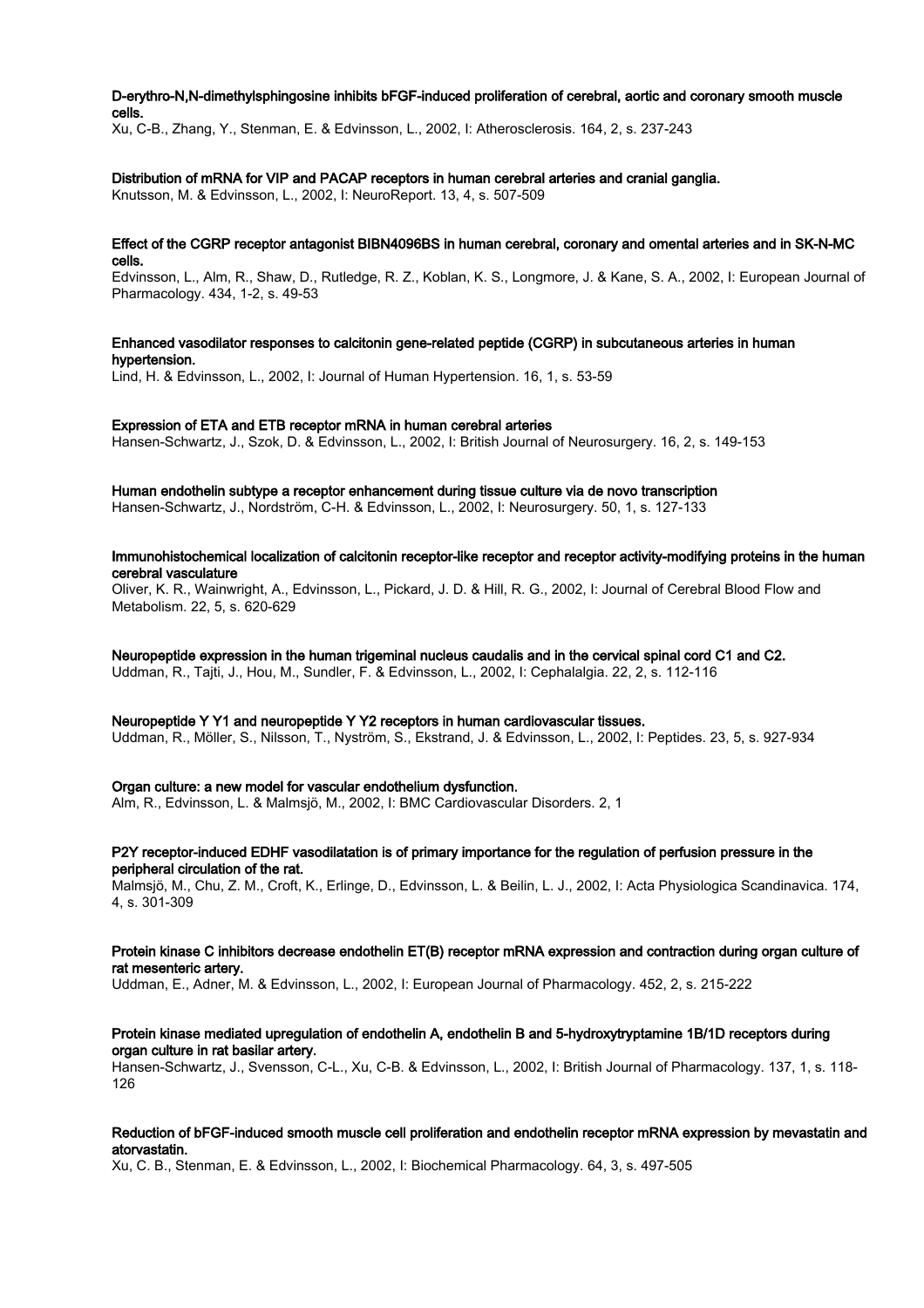## UDP acts as a growth factor for vascular smooth muscle cells by activation of P2Y(6) receptors.

Hou, M., Harden, T. K., Kuhn, C. M., Baldetorp, B., Lazarowski, E., Pendergast, W., Möller, S., Edvinsson, L. & Erlinge, D. , 2002, I: American Journal of Physiology: Heart and Circulatory Physiology. 282, 2, s. H784-H792

#### Endocardial expression and functional characterization of endothelin-1

Saetrum Opgaard, O., Adner, M., Peters, T. H. F., Xu, C-B., Stavenow, L., Gulbenkian, S., Erlinge, D., Edvinsson, L. & Sharma, H. S., 2001, I: Molecular and Cellular Biochemistry. 224, 1-2, s. 151-158

#### Angiotensin II type 1 receptors stimulate protein synthesis in human cardiac fibroblasts via a Ca2+-sensitive PKCdependent tyrosine kinase pathway

Hou, M., Pantev, E., Moller, S., Erlinge, D. & Edvinsson, L., 2000, I: Acta Physiologica Scandinavica. 168, 2, s. 301-309

#### Characterization of contractile P2 receptors in human coronary arteries by use of the stable pyrimidines uridine 5'-Othiodiphosphate and uridine 5'-O-3-thiotriphosphate

Malmsjö, M., Hou, M., Harden, T. K., Pendergast, W., Pantev, E., Edvinsson, L. & Erlinge, D., 2000, I: Journal of Pharmacology and Experimental Therapeutics. 293, 3, s. 755-760

Cytokines induce upregulation of vascular P2Y(2) receptors and increased mitogenic responses to UTP and ATP Hou, M., Moller, S., Edvinsson, L. & Erlinge, D., 2000, I: Arteriosclerosis, Thrombosis and Vascular Biology. 20, 9, s. 2064- 2069

Downregulation of adenosine and P2X receptor-mediated cardiovascular responses in heart failure rats Zhao, X. H., Sun, X. Y., Erlinge, D., Edvinsson, L. & Hedner, T., 2000, I: Blood Pressure. 9, s. 152-1610

Forearm blood flow responses to neuropeptide Y, noradrenaline and adenosine 5'-triphosphate in hypertensive and normotensive subjects

Nilsson, T., Hrafnkelsdottir, T., Edvinsson, L., Jern, S., Erlinge, D. & Wall, U., 2000, I: Blood Pressure. 9, s. 126-131

P2X receptors counteract the vasodilatory effects of endothelium derived hyperpolarising factor Malmsjö, M., Edvinsson, L. & Erlinge, D., 2000, I: European Journal of Pharmacology. 390, 1-2, s. 173-180

#### The stable pyrimidines UDPbetaS and UTPgammaS discriminate between the P2 receptors that mediate vascular contraction and relaxation of the rat mesenteric artery

Malmsjö, M., Adner, M., Harden, T. K., Pendergast, W., Edvinsson, L. & Erlinge, D., 2000, I: British Journal of Pharmacology. 131, 1, s. 51-56

#### Congestive heart failure induces downregulation of P2X1-receptors in resistance arteries

Malmsjö, M., Bergdahl, A., Moller, S., Zhao, X. H., Sun, X. Y., Hedner, T., Edvinsson, L. & Erlinge, D., 1999, I: Cardiovascular Research. 43, 1, s. 219-227

### Cytokines induce increased endothelin ET(B) receptor-mediated contraction

Uddman, E., Moller, S., Adner, M. & Edvinsson, L., 1999, I: European Journal of Pharmacology. 376, 3, s. 223-232

Enhanced acetylcholine and P2Y-receptor stimulated vascular EDHF-dilatation in congestive heart failure

Malmsjö, M., Bergdahl, A., Zhao, X. H., Sun, X. Y., Hedner, T., Edvinsson, L. & Erlinge, D., 1999, I: Cardiovascular Research. 43, 1, s. 200-209

Functional effects of neuropeptide Y receptors on blood flow and nitric oxide levels in the human nose

Cervin, A., Önnerfält, J., Edvinsson, L. & Grundemar, L., 1999, I: American Journal of Respiratory and Critical Care Medicine. 160, 5, s. 1724-1728 5 s.

#### Increase in cardiac P2X1-and P2Y2-receptor mRNA levels in congestive heart failure

Hou, M., Malmsjö, M., Moller, S., Pantev, E., Bergdahl, A., Zhao, X. H., Sun, X. Y., Hedner, T., Edvinsson, L. & Erlinge, D. , 1999, I: Life Sciences. 65, 11, s. 1195-1206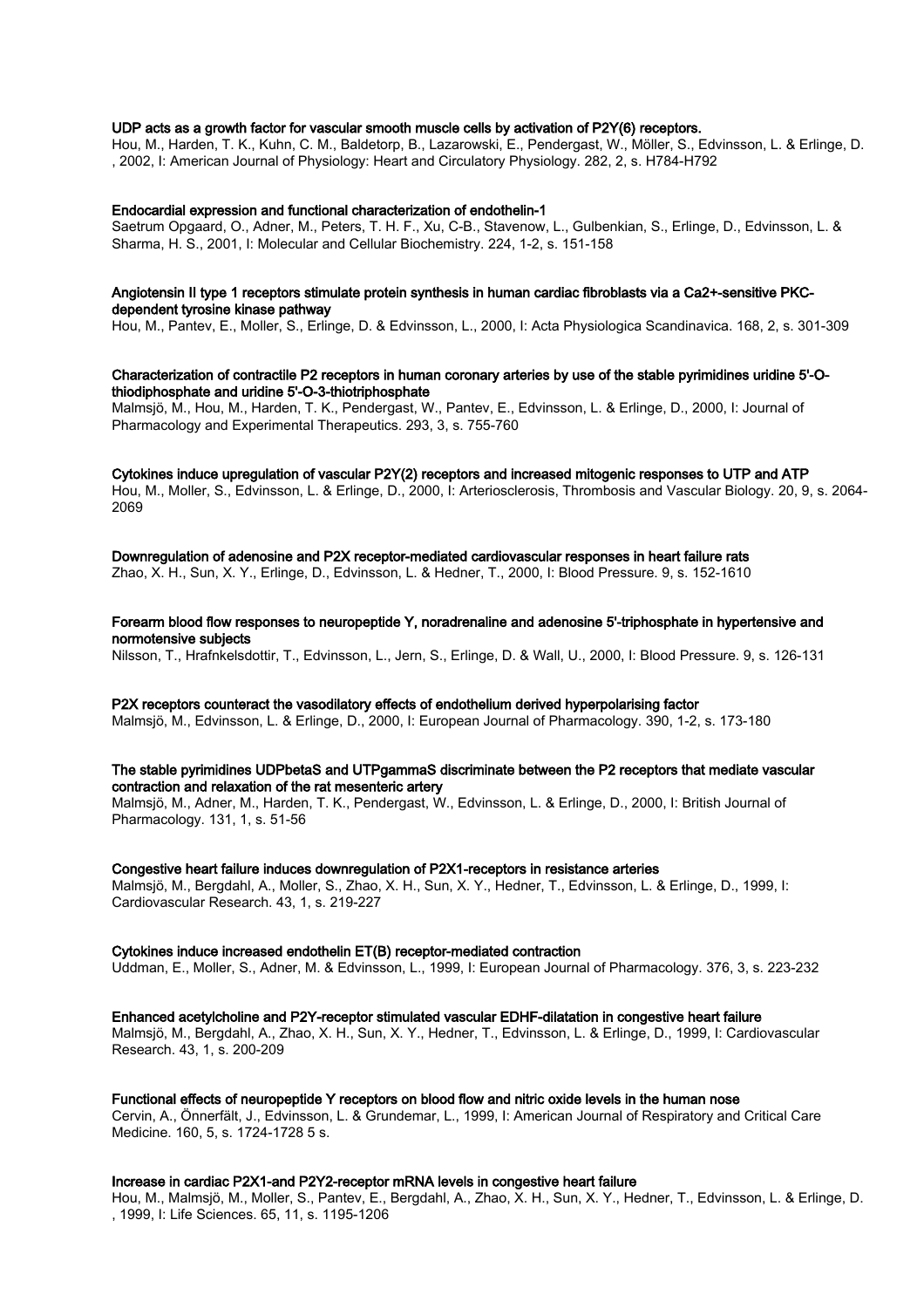#### MAPKK-dependent growth factor-induced upregulation of P2Y2 receptors in vascular smooth muscle cells

Hou, M., Moller, S., Edvinsson, L. & Erlinge, D., 1999, I: Biochemical and Biophysical Research Communications. 258, 3, s. 648-652

# Selective increase of the contractile response to endothelin-1 in subcutaneous arteries from patients with essential

hypertension

Lind, H., Adner, M., Erlinge, D., Brunkwall, J. & Edvinsson, L., 1999, I: Blood Pressure. 8, 1, s. 9-15

#### Inhibition of angiotensin II-induced contraction by losartan in human coronary arteries

Holmgren, A., Pantev, E., Erlinge, D. & Edvinsson, L., 1998, I: Journal of Cardiovascular Pharmacology. 32, 4, s. 662-664

P2U-receptor mediated endothelium-dependent but nitric oxide-independent vascular relaxation

Malmsjö, M., Edvinsson, L. & Erlinge, D., 1998, I: British Journal of Pharmacology. 123, 4, s. 719-729

## Regional variation in appearance of vascular contractile endothelin-B receptors following organ culture

Adner, M., Uddman, E., Cardell, L-O. & Edvinsson, L., 1998, I: Cardiovascular Research. 37, 1, s. 254-262

## Somatostatin and neuropeptide Y in cerebrospinal fluid: correlations with severity of disease and clinical signs in Alzheimer's disease and frontotemporal dementia

Minthon, L., Edvinsson, L. & Gustafson, L., 1997, I: Dementia and Geriatric Cognitive Disorders. 8, 4, s. 232-239

## Contractile effects of neuropeptide Y in human subcutaneous resistance arteries are mediated by Y1 receptors

Nilsson, T., Erlinge, D., Cantera, L. & Edvinsson, L., 1996, I: Journal of Cardiovascular Pharmacology. 28, 6, s. 764-768

#### Contractile endothelin-B (ETB) receptors in human small bronchi

Adner, M., Cardell, L-O., Sjöberg, T., Ottosson, A. & Edvinsson, L., 1996, I: European Respiratory Journal. 9, 2, s. 351- 355

## Correlation between clinical characteristics and cerebrospinal fluid neuropeptide Y levels in dementia of the Alzheimer type and frontotemporal dementia

Minthon, L., Edvinsson, L. & Gustafson, L., 1996, I: Alzheimer Disease and Associated Disorders. 10, 4, s. 197-203

#### Neuropeptide Y potentiates noradrenaline-induced contraction through the neuropeptide Y Y1 receptor

Bergdahl, A., Nilsson, T., Cantera, L., Nilsson, L., Sun, X-Y., Hedner, T., Erlinge, D., Valdemarson, S. & Edvinsson, L., 1996, I: European Journal of Pharmacology. 316, 1, s. 59-64

## Orthostatic hypotension in organic dementia: relationship between blood pressure, cortical blood flow and symptoms

Passant, U., Warkentin, S., Karlson, S., Nilsson, K., Edvinsson, L. & Gustafson, L., 1996, I: Clinical autonomic research : official journal of the Clinical Autonomic Research Society. 6, 1, s. 29-36

## Tyrphostin inhibition of ATP-stimulated DNA synthesis, cell proliferation and fos-protein expression in vascular smooth muscle cells

Erlinge, D., Heilig, M. & Edvinsson, L., 1996, I: British Journal of Pharmacology. 118, 4, s. 1028-1034

# Characterisation of an ATP receptor mediating mitogenesis in vascular smooth muscle cells

Erlinge, D., You, J., Wahlestedt, C. & Edvinsson, L., 1995, I: European Journal of Pharmacology. 289, 1, s. 135-149

## Effects of the combined ETA and ETB receptor antagonist PD145065 on arteries, arterioles, and veins in the cat hindlimb Ekelund, U., Adner, M., Edvinsson, L. & Mellander, S., 1995, I: Journal of Cardiovascular Pharmacology. 26, Suppl. 3, s.

211-213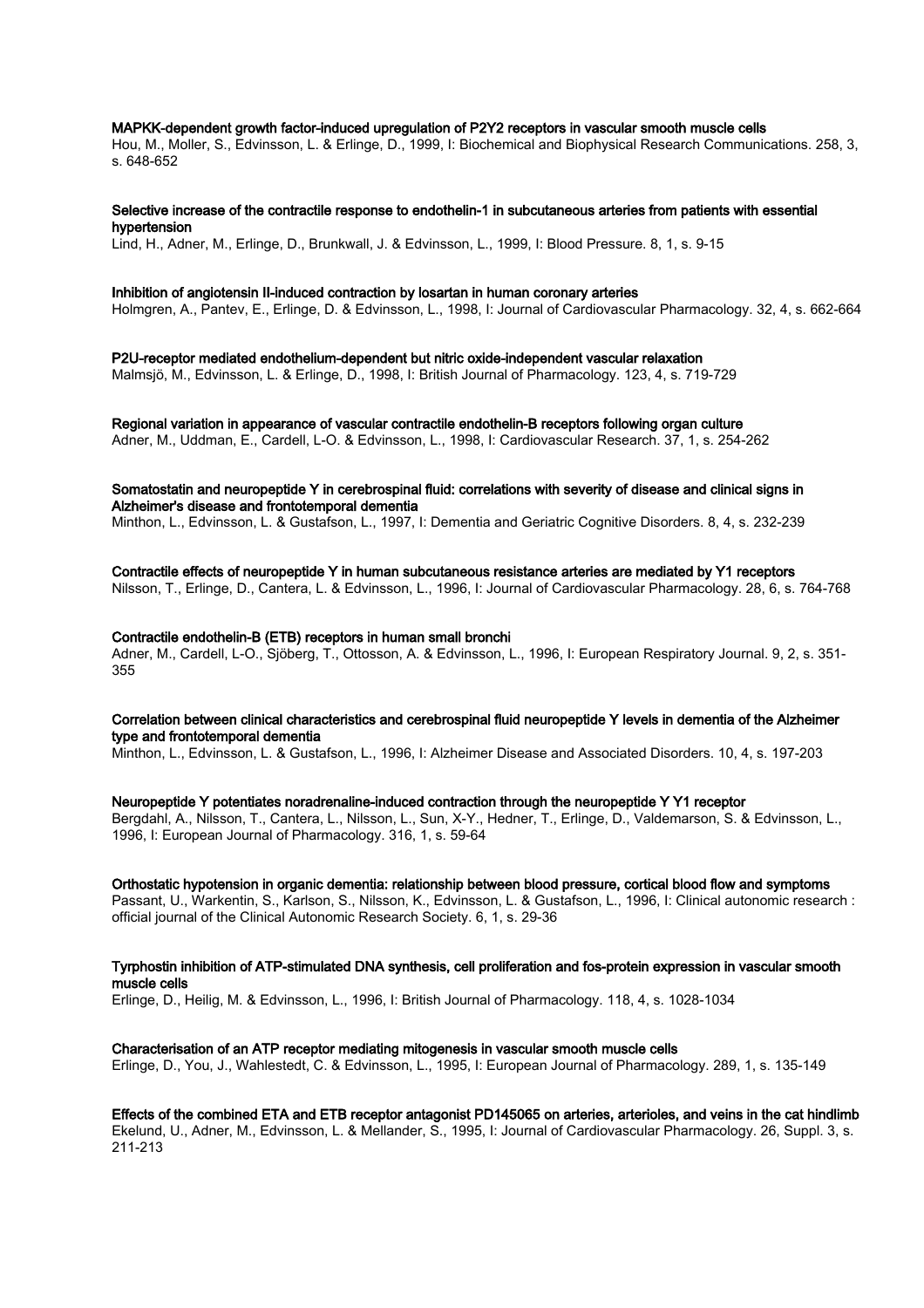#### Long-term effects of tacrine on regional cerebral blood flow changes in Alzheimer's disease

Minthon, L., Nilsson, K., Edvinsson, L., Wendt, P. E. & Gustafson, L., 1995, I: Dementia and Geriatric Cognitive Disorders. 6, 5, s. 245-251

Selective attenuation of neuropeptide-Y-mediated contractile responses in blood vessels from patients with diabetes mellitus

Lind, H., Erlinge, D., Brunkwall, J. & Edvinsson, L., 1995, I: Clinical Autonomic Research. 5, 4, s. 191-197

#### Effects of selective ETB-receptor stimulation on arterial, venous and capillary functions in cat skeletal muscle

Ekelund, U., Adner, M., Edvinsson, L. & Mellander, S., 1994, I: British Journal of Pharmacology. 112, 3, s. 887-894

Human endothelin ETA receptor antisense oligodeoxynucleotides inhibit endothelin-1 evoked vasoconstriction Adner, M., Erlinge, D., Salford, L., Yee, F., Wahlestedt, C. & Edvinsson, L., 1994, I: European Journal of Pharmacology. 261, 3, s. 281-284

Neuropeptide Y in sympathetic co-transmission: recent advances in the search for neuropeptide Y antagonists Edvinsson, L., Erlinge, D., Sun, X. Y. & Hedner, T., 1994, I: Pharmacology and Toxicology. 74, 4-5, s. 193-201

#### Neuropeptide Y stimulates proliferation of human vascular smooth muscle cells: cooperation with noradrenaline and ATP Erlinge, D., Brunkwall, J. & Edvinsson, L., 1994, I: Regulatory Peptides. 50, 3, s. 259-265

## Tacrine treatment modifies cerebrospinal fluid neuropeptide levels in Alzheimer's disease

Minthon, L., Edvinsson, L. & Gustafson, L., 1994, I: Dementia (Switzerland). 5, 6, s. 295-301

#### Cortical blood flow during head-up postural change in subjects with orthostatic hypotension

Passant, U., Warkentin, S., Minthon, L., Fäldt, R. & Edvinsson, L., 1993, I: Clinical autonomic research : official journal of the Clinical Autonomic Research Society. 3, 5, s. 311-318

## Human neuropeptide Y Y1 receptor antisense oligodeoxynucleotide specifically inhibits neuropeptide Y-evoked vasoconstriction

Erlinge, D., Edvinsson, L., Brunkwall, J., Yee, F. & Wahlestedt, C., 1993, I: European Journal of Pharmacology. 240, 1, s. 77-80

Interactions between cultured bovine arterial endothelial and smooth muscle cells: studies on uptake and degradation of low density lipoproteins by smooth muscle cells

Xu, C-B., Stavenow, L., Liao, W., Erlinge, D. & Edvinsson, L., 1993, I: Pharmacology and Toxicology. 73, 5, s. 269-273

In-vivo effects of endothelin-1 and ETA receptor blockade on arterial, venous and capillary functions in skeletal muscle Ekelund, U., Albert, U., Edvinsson, L. & Mellander, S., 1993, I: Acta Physiologica Scandinavica. 148, 3, s. 273-283

Mitogenic effects of ATP on vascular smooth muscle cells vs. other growth factors and sympathetic cotransmitters Erlinge, D., Yoo, H., Edvinsson, L., Reis, D. J. & Wahlestedt, C., 1993, I: American Journal of Physiology - Heart and Circulatory Physiology. 265, 4, s. 1089-1097

## Neuropeptides in cerebrospinal fluid of patients with Alzheimer's disease and dementia with frontotemporal lobe degeneration

Edvinsson, L., Minthon, L., Ekman, R. & Gustafson, L., 1993, I: Dementia (Switzerland). 4, 3-4, s. 167-71

## Neuropeptide Y-like immunoreactivity and hypertension

Erlinge, D., Ekman, R., Thulin, T. & Edvinsson, L., 1992, I: Journal of Hypertension. 10, 10, s. 1221-1225

## Redistribution of blood flow in the cerebral cortex of normal subjects during head-up postural change

Warkentin, S., Passant, U., Minthon, L., Karlson, S., Edvinsson, L., Fäldt, R., Gustafson, L. & Risberg, J., 1992, I: Clinical autonomic research : official journal of the Clinical Autonomic Research Society. 2, 2, s. 119-124